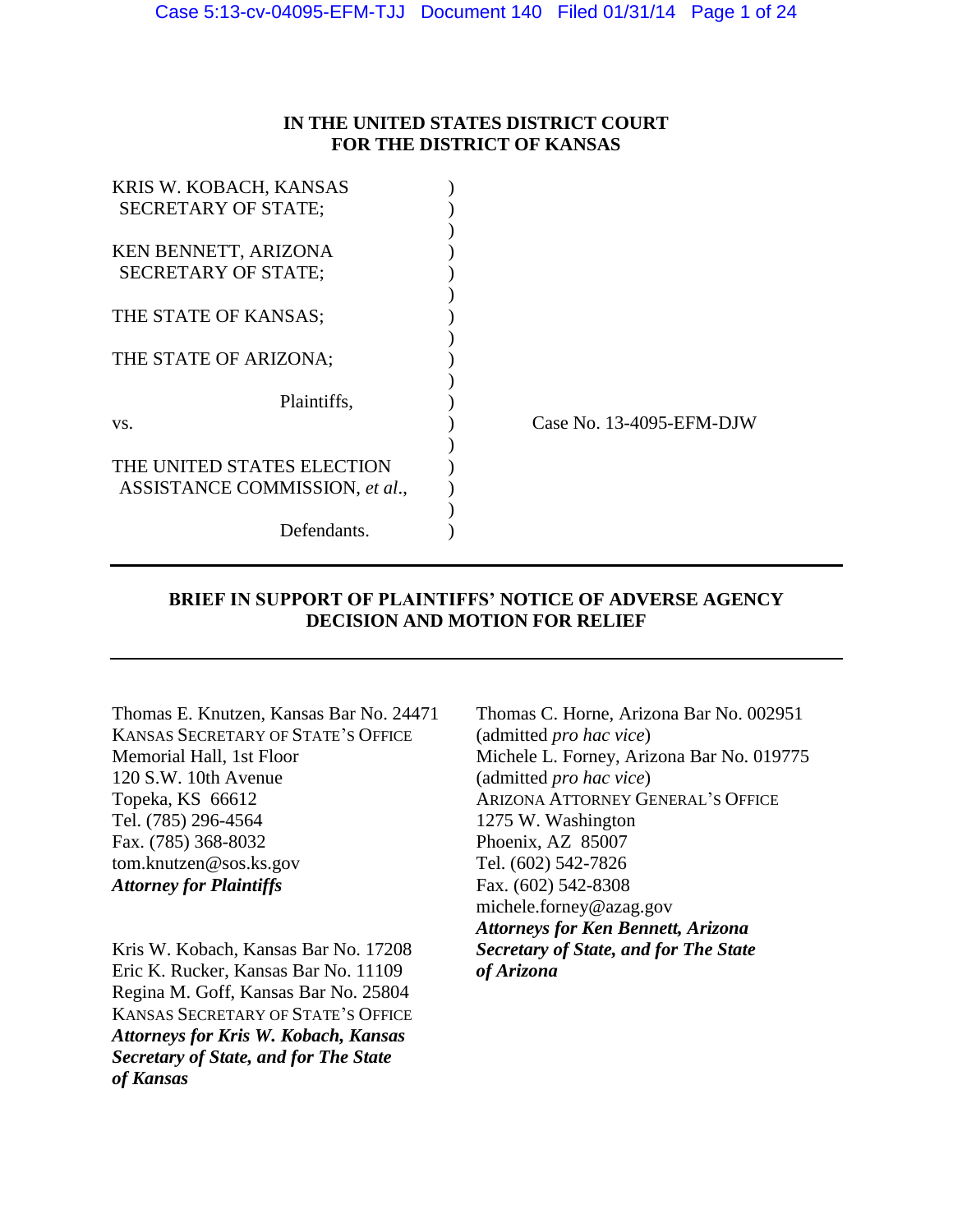# **TABLE OF CONTENTS**

| I. | The EAC has a nondiscretionary duty to modify the State-specific instructions of the                                                                                                                |
|----|-----------------------------------------------------------------------------------------------------------------------------------------------------------------------------------------------------|
|    | A. The NVRA must be interpreted as allowing the States to determine what information is<br>necessary to enable State election officials to assess the eligibility of Federal Form                   |
|    | 1. The Court must interpret the NVRA as a whole to determine congressional intent 2                                                                                                                 |
|    | 2. The NVRA's legislative history does not support the EAC's interpretation of the                                                                                                                  |
|    | 3. Nothing in the NVRA indicates the EAC was granted the authority to undertake the<br>quasi-judicial functions it undertook in rendering the EAC Decision 6                                        |
|    | B. The EAC's own regulations require the EAC to include state-specific instructions that                                                                                                            |
|    | II. Even if the EAC has discretion to decide whether the grant Plaintiffs' requests, the EAC<br>Decision is <i>ultra vires</i> because the EAC Decision is the type of agency action required to be |
|    | III. Even if the EAC could exercise discretion without a quorum of commissioners, the EAC<br>Decision is not in accordance with law because it contains findings and conclusions without            |
|    | IV. Even if the EAC could exercise discretion without a quorum of commissioners, the EAC                                                                                                            |
|    | A. The EAC acted arbitrarily and capriciously by ignoring or discounting relevant<br>evidence submitted by Plaintiffs while readily adopting evidence submitted by the                              |
|    | 1. The EAC Decision ignored, discounted, and misconstrued evidence submitted by                                                                                                                     |
|    | The EAC Decision ignored and discounted evidence submitted by Kansas.  17<br>2.                                                                                                                     |
|    | The EAC readily adopted conclusory statements submitted by the Intervenors.  18<br>3.                                                                                                               |
|    | B. The EAC acted arbitrarily and capriciously by basing its action on incorrect                                                                                                                     |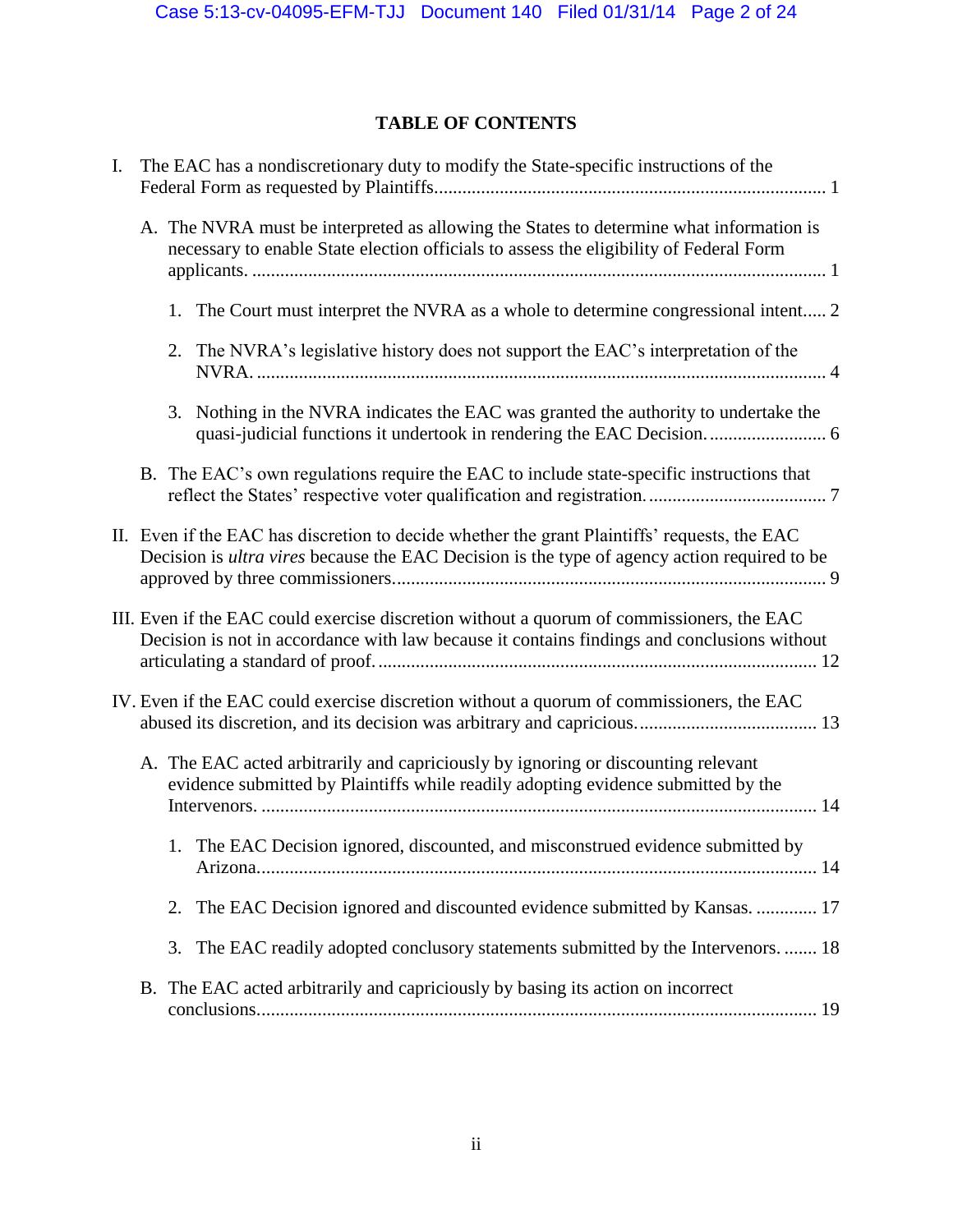# **TABLE OF AUTHORITIES**

# **CASES**

| Arizona v. Inter Tribal Council of Ariz., Inc., __ U.S. __, 133 S. Ct. 2247 (2013) 3, 19     |
|----------------------------------------------------------------------------------------------|
|                                                                                              |
|                                                                                              |
|                                                                                              |
|                                                                                              |
| Food and Drug Admin. v. Brown & Williamson Tobacco Corp., 529 U.S. 120 (2000) 6, 7           |
|                                                                                              |
|                                                                                              |
|                                                                                              |
|                                                                                              |
| Mountain Side Mobile Estate P'ship v. Sec'y of Housing & Urban Dev., 56 F.3d 1243 (10th Cir. |
|                                                                                              |
|                                                                                              |
|                                                                                              |
| United Keetoowah Band of Cherokee Indians of Okla. v. U.S. Dep't of Housing & Urban Dev.,    |
|                                                                                              |
|                                                                                              |
| W. Watersheds Project v. Bureau of Land Mgmt., 721 F.3d 1264 (10th Cir. 2013)  14            |
|                                                                                              |
|                                                                                              |
|                                                                                              |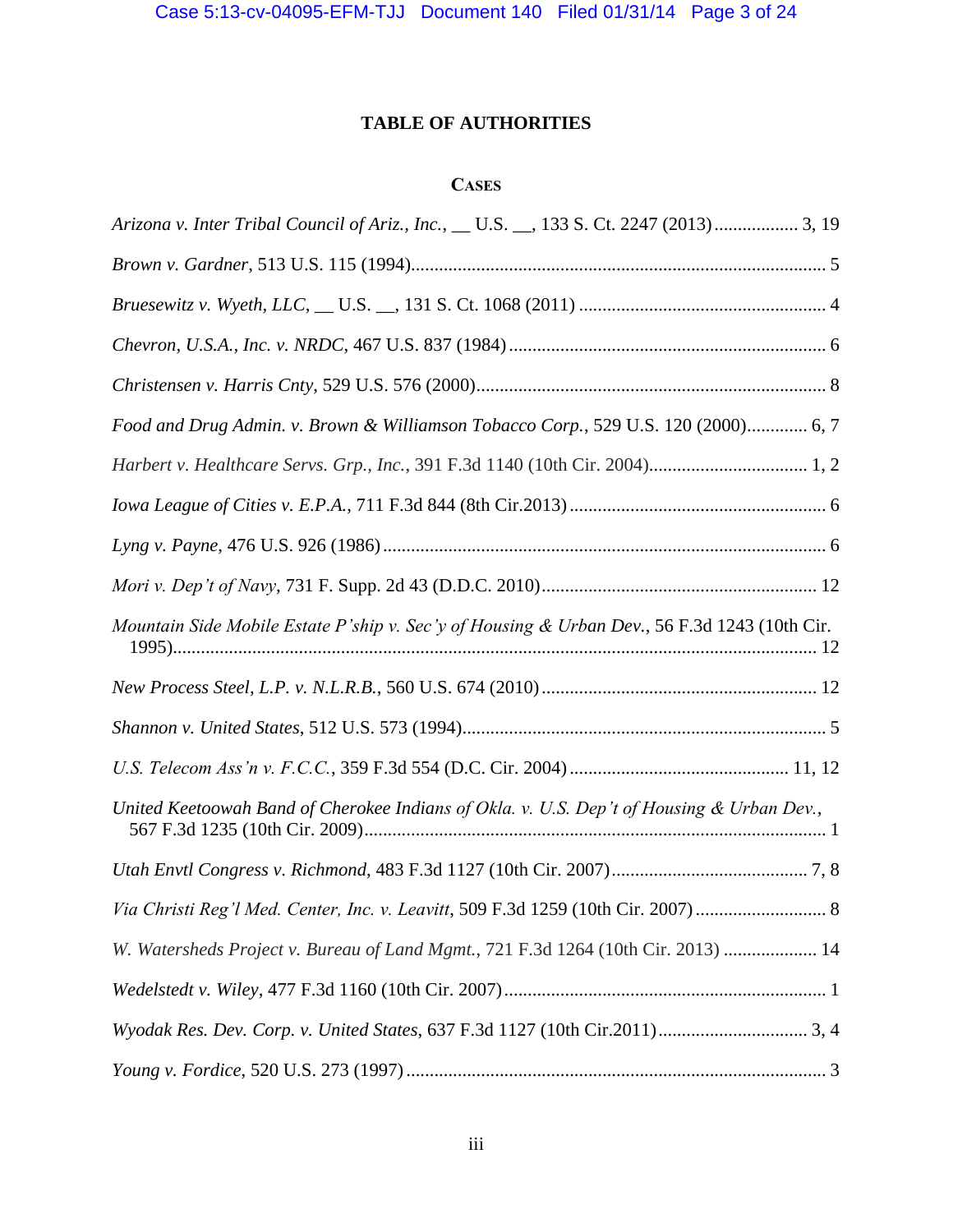# **STATUTES**

# **LEGISLATIVE HISTORY**

# **REGULATIONS**

|--|--|--|--|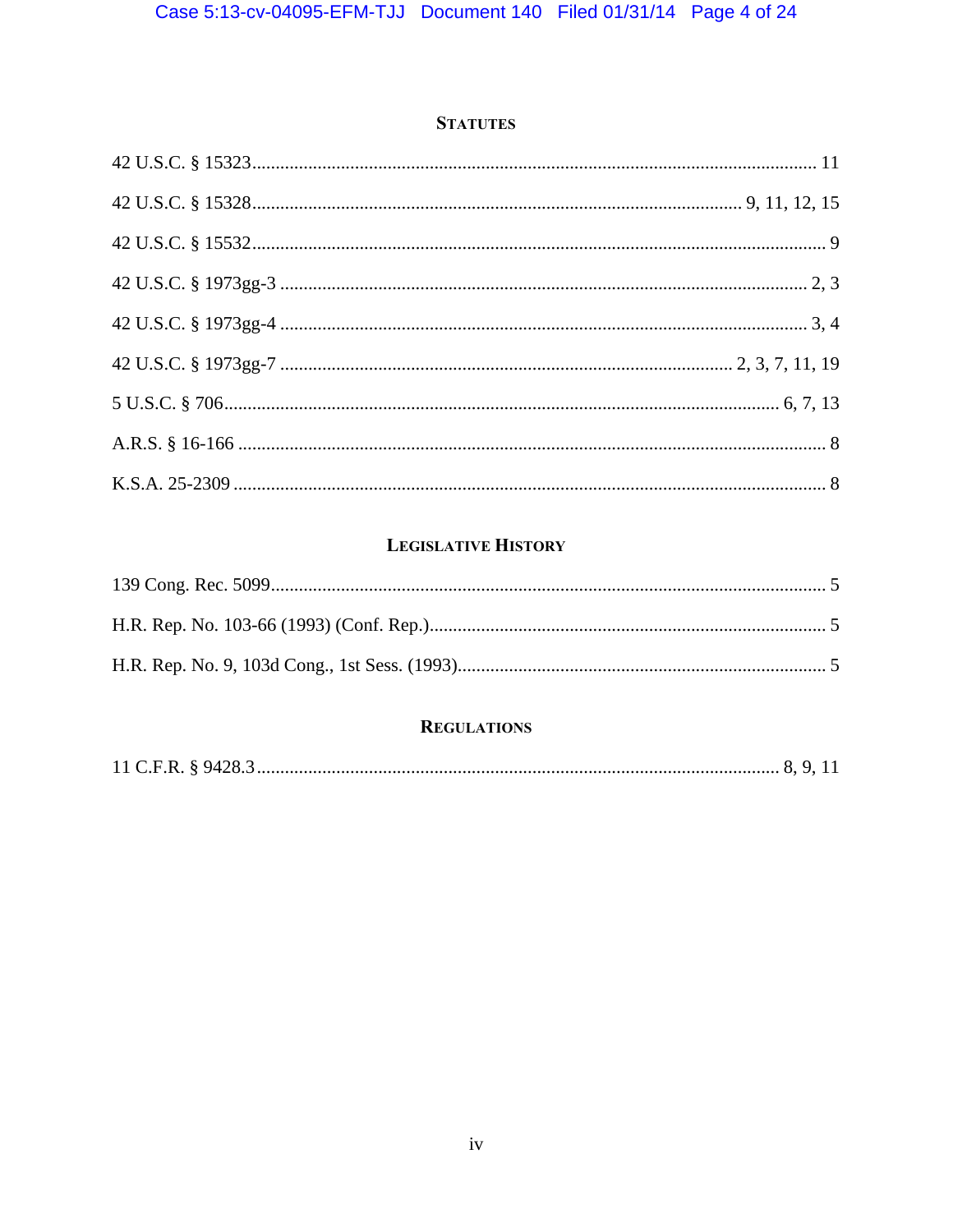## **ARGUMENTS AND AUTHORITIES**

## **I. The EAC has a nondiscretionary duty to modify the State-specific instructions of the Federal Form as requested by Plaintiffs.**

Previously Plaintiffs filed a Motion for Preliminary Injunctive Relief (ECF No. 16), a Brief in Support of Plaintiffs' Motion for Preliminary Injunctive Relief (ECF No. 17), and subsequently a Reply Brief in Support of Plaintiffs' Motion for Preliminary Injunctive Relief (ECF No. 101). In these filings, Plaintiffs provided extensive legal argument and authority establishing that Defendants are under a nondiscretionary duty to modify the State-specific instructions of the Federal Form as requested by Plaintiffs. The present Motion for Relief hereby incorporates by reference these filings, and the arguments and authorities contained therein.

# **A. The NVRA must be interpreted as allowing the States to determine what information is necessary to enable State election officials to assess the eligibility of Federal Form applicants.**

In reviewing an agency's interpretation of a statute, a court must first "determine 'whether Congress has directly spoken to the precise question at issue.'" *United Keetoowah Band of Cherokee Indians of Okla. v. U.S. Dep't of Housing & Urban Dev.*, 567 F.3d 1235, 1239 (10th Cir. 2009) (quoting *Chevron v. Natural Res. Def. Council*, 467 U.S. 837, 842 (1984)). If congressional intent as to the interpretation of the statute is clear and unambiguous, the court need not proceed any further in its analysis, as it must give effect to the statute as Congress intended. *See, e.g.*, *id.* at 1240; *Wedelstedt v. Wiley*, 477 F.3d 1160, 1165 (10th Cir. 2007). "To ascertain whether Congress had an intent on the precise question at issue, courts should employ traditional tools of statutory construction [which] include examination of the statute's text, structure, purpose, history, and relationship to other statutes." *Harbert v. Healthcare Servs. Grp., Inc.*, 391 F.3d 1140, 1147 (10th Cir. 2004) (internal citations and quotation marks omitted).

To determine whether congressional intent is unambiguous, a court must first look to the plain language of the statute. *See, e.g.*, *United Keetoowah Band*, 567 F.3d at 1241; *Wedelstedt*, 477 F.3d at 1165. The NVRA provides that the Federal Form "may require only such identifying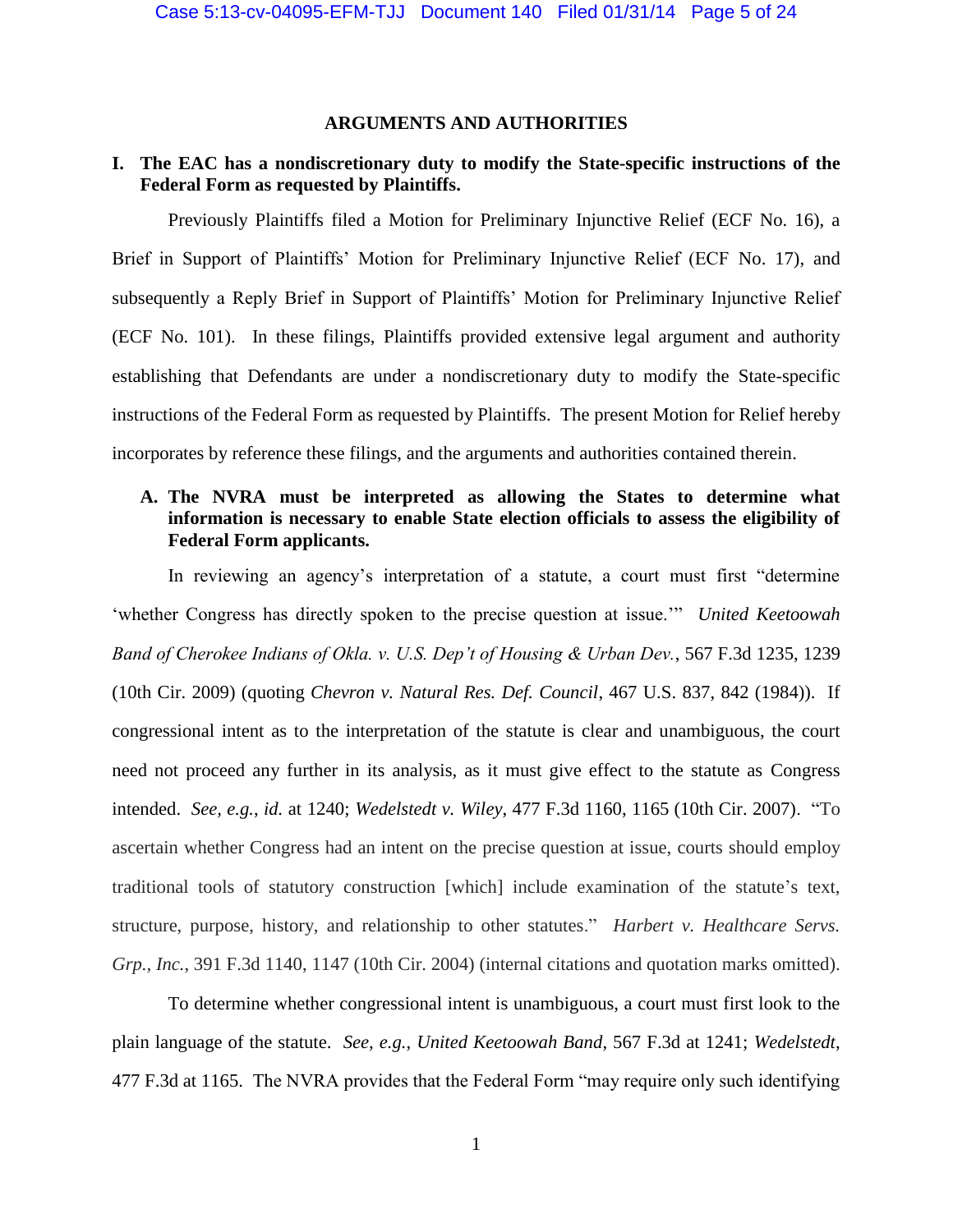### Case 5:13-cv-04095-EFM-TJJ Document 140 Filed 01/31/14 Page 6 of 24

information… and other information… as is necessary to enable the appropriate State election official to assess the eligibility of the applicant…" 42 U.S.C. § 1973gg-7(b)(1). The clear implication of that language is that state election officials, who are responsible for assessing the eligibility of applicants, will determine what information is necessary to determine eligibility. The EAC Decision incorrectly concluded that it is for the EAC, and not the States, to determine what information is necessary. EAC Decision at 22-23, 26.

In their initial Brief (ECF No. 17) and Reply Brief (ECF No. 101), Plaintiffs provided legal arguments and authorities showing that, in order to construe the NVRA in a constitutional manner, § 1973gg-7(b)(1) must be interpreted as allowing the States to determine what information is necessary to enable State election officials to assess the eligibility of Federal Form applicants. See ECF No. 17 at 7-21, ECF No. 101 at 7-20. The Plaintiffs incorporate herein those arguments and authorities, and submit that they conclusively show that Plaintiffs are entitled to relief on constitutional principles alone. In addition, Plaintiffs are entitled to relief under the NVRA's plain language and the rules of statutory construction.

## **1. The Court must interpret the NVRA as a whole to determine congressional intent.**

Should the court determine that the plain meaning of the statute's text alone does not demonstrate the clear and unambiguous intent of Congress, the court must also look to the statute's "structure, purpose, history, and relationship to other statutes" to determine congressional intent before deciding that the statute is ambiguous. *Habert*, 391 F.3d at 1147.

When other sections of NVRA are read in conjunction with the section at issue here, congressional intent becomes even clearer. In addition to prescribing the contents of the Federal Form, the NVRA requires that "[e]ach State shall include a voter registration application form for elections for Federal office as part of an application for a State motor vehicle driver's license." 42 U.S.C. § 1973gg-3(c)(1). Regarding the contents of the voter registration application portion of an application for a State driver's license, the voter registration application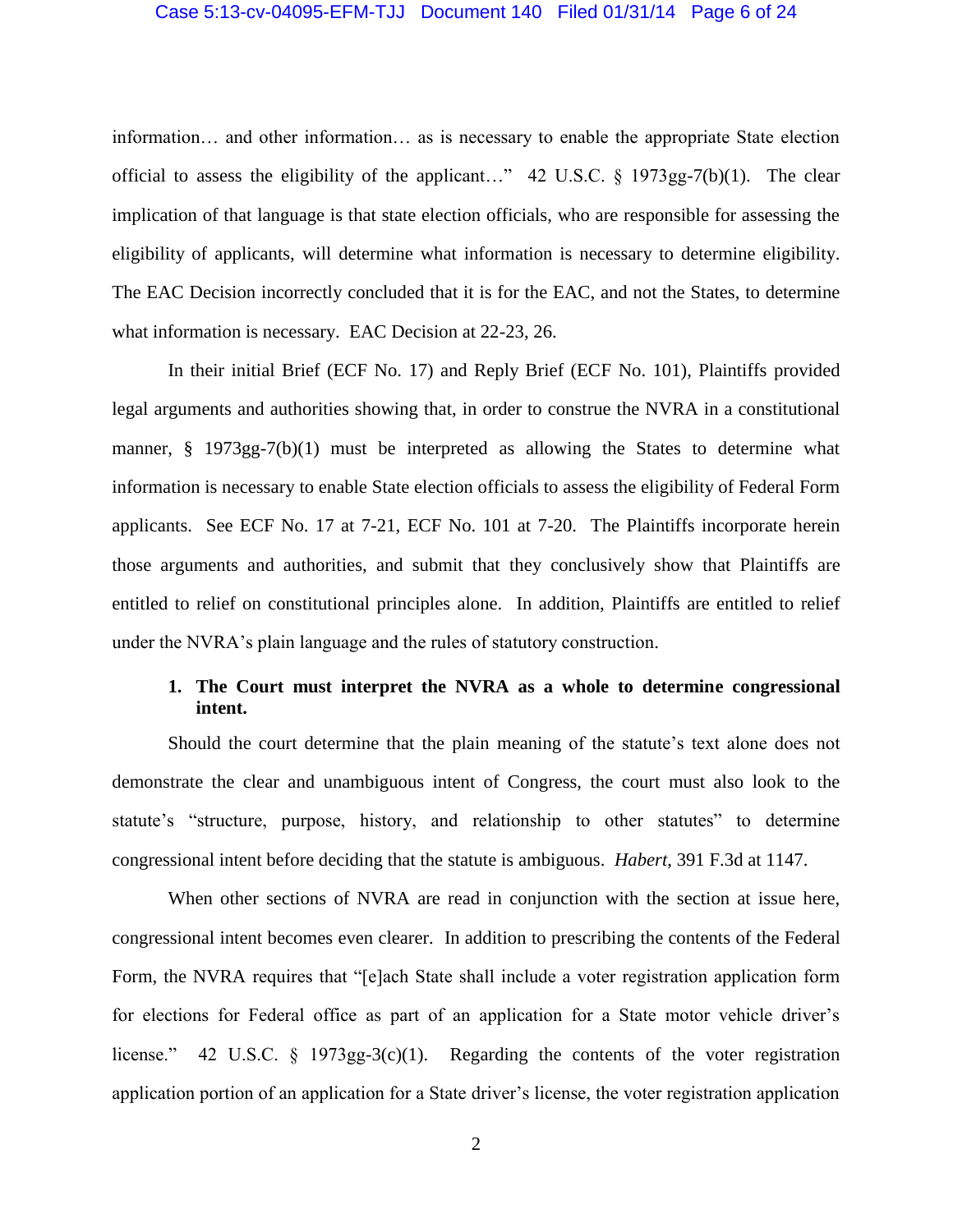## Case 5:13-cv-04095-EFM-TJJ Document 140 Filed 01/31/14 Page 7 of 24

"may require only the minimum amount of *information necessary to… enable State election officials to assess the eligibility of the applicant* and to administer voter registration and other parts of the election process." 42 U.S.C. § 1973gg-3(c)(2)(B) (emphasis added). The language from § 1973gg-3(c)(2)(B) is nearly identical to that found in § 1973gg-7(b)(1), and yet the NVRA does not give the EAC any authority to regulate the contents of the voter registration application portion of the States' driver's license application form. *Cf. Wyodak Res. Dev. Corp. v. United States*, 637 F.3d 1127, 1131 (10th Cir.2011) (quoting *Dep't of Revenue v. ACF Indus.*, 510 U.S. 332, 342 (1994)) ("A core tenant of statutory construction is that 'identical words used in different parts of the same act are intended to have the same meaning'"). Rather, the States are left to develop the voter application portion of their driver's license application forms under § 1973gg-3(c)(2)(B) as they deem necessary, without any second-guessing by the federal government. The United States Supreme Court adopted this interpretation of § 1973gg-3(c)(2) in *Young v. Fordice*, 520 U.S. 273 (1997), where the Court noted that the driver's license application portion of the NVRA "still leaves room for policy choice. The NVRA does not list, for example, all the other information that the State may or may not provide or request." *Id.* at 286.

Similarly,  $\S$  1973gg-4(a)(2) recognizes the States' right to develop and use their own forms that meet all the criteria in § 1973gg-7(b) for the registration of voters in elections for Federal office. Section 1973gg-7(b)(1), authorizes the States to include information "necessary to enable the appropriate State election official to assess the eligibility of the applicant." As recognized in *Arizona v. Inter Tribal Council of Ariz., Inc.*, \_\_ U.S. \_\_, 133 S. Ct. 2247 (2013) ("*Inter Tribal Council*"), "[t]hese state-developed forms may require information the Federal Form does not. (For example, unlike the Federal Form, Arizona's registration form includes Proposition 200's proof-of-citizenship requirement)." 133 S. Ct. at 2255. Thus, the States also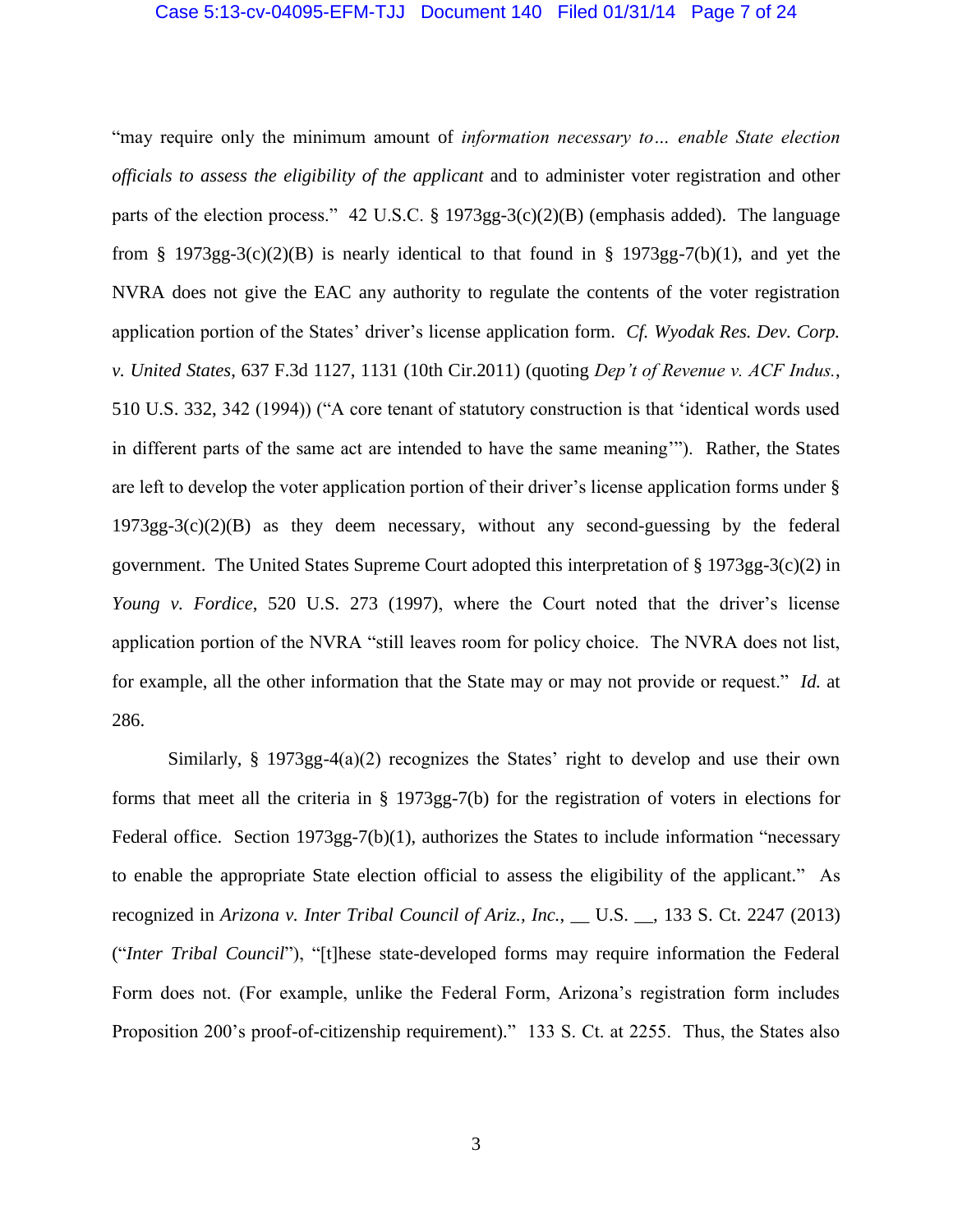## Case 5:13-cv-04095-EFM-TJJ Document 140 Filed 01/31/14 Page 8 of 24

have the sole prerogative under  $\S 1973gg-4(a)(2)$  to determine what information is necessary to enable the assessment of applicants' eligibility.

Despite the clear meaning of §§ 1973gg-3(c)(2)(B) and 1973gg-4(a)(2), which allow the States to determine what information is necessary to assess applicants' eligibility, the EAC Decision misconstrued the identical language in § 1973gg-7(b)(1) as conferring upon the EAC the discretion to determine what information is necessary to assess that same eligibility. However, "[a]bsent some very good reason to conclude that Congress intended [the identical language] to have two different meanings within the very same act, such a tortured interpretation should be avoided." *Wyodak Res. Dev't Corp.*, 637 F.3d at 1131.

Further, the NVRA explicitly forbids the States from including "any requirement for notarization or other formal authentication" on their State-developed registration forms under § 1973gg-4(a)(2) 1 . Generally, under the doctrine of *expressio unius est exclusio alterius*, a statute that explicitly prohibits one thing does not implicitly prohibit another. *Bruesewitz v. Wyeth, LLC*, \_\_ U.S. \_\_, 131 S. Ct. 1068, 1076 (2011) (such a legislative decision represents "deliberate choice, not inadvertence"). Therefore the EAC cannot interpret the NVRA to confer upon itself the power to prohibit additional requirements.

## **2. The NVRA's legislative history does not support the EAC's interpretation of the NVRA.**

The EAC Decision asserts that the NVRA's legislative history supports its determination that the NVRA authorizes the EAC to determine what information is necessary to assess eligibility under  $\S$  1973gg-7(b)(1) and prohibits the States from requiring evidence of

 $\overline{\phantom{a}}$ 

The EAC Decision concludes that "requiring additional proof of citizenship would be tantamount to requiring 'formal authentication' of an individual's voter registration application." EAC Decision at 21, FN 9. However, requiring an applicant to provide satisfactory evidence of eligibility is simply not "authentication," which refers to proving that the submitted application is in fact that of the applicant. *See* BLACK'S LAW DICTIONARY 142 (8th ed.2004) (defining "authentication" as "1. Broadly, the act of proving that something (as a document) is true or genuine, esp. so that it may be admitted as evidence; the condition of being so proved. 2. Specif., the assent to or adoption of a writing as one's own"). *See also* BLACK'S LAW DICTIONARY 142 (8th ed.2004) (defining "authenticate" as "1. To prove the genuineness of (a thing). 2. To render authoritative or authentic, as by attestation or other legal formality.")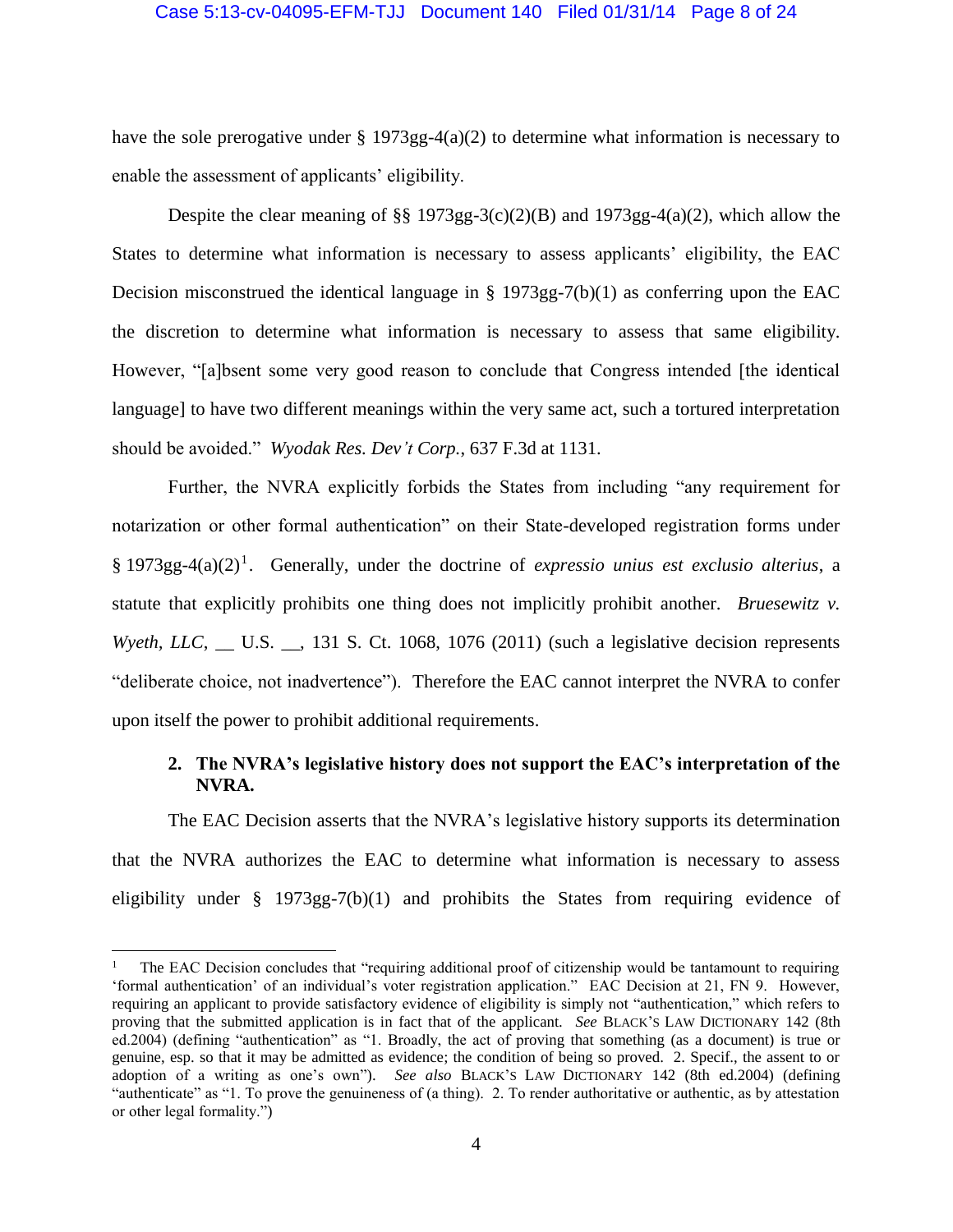## Case 5:13-cv-04095-EFM-TJJ Document 140 Filed 01/31/14 Page 9 of 24

citizenship. In support, the EAC Decision cites H.R. Rep. No. 103-66, at 23 (1993) (Conf. Rep.), wherein a conference committee rejected a Senate amendment to the NVRA bill that would have provided that nothing in the NVRA shall prevent a State from requiring presentation of documentation relating to citizenship of an applicant. EAC Decision at 20. However, the EAC Decision ignores other relevant portions of the NVRA's legislative history suggesting that Congress recognized the States' rights to require such documentation. For example, the bill's sponsor, Senator Ford, objected to the same proposed Senate amendment on the ground that it was "redundant" since "there is nothing in the bill now that would preclude the State's requiring presentation of documentary evidence of citizenship." 139 Cong. Rec. 5099. So, the legislative history cited by the EAC is distorted.

Further, the House Report stated that "[t]he Committee is particularly interested in ensuring that election officials continue to make determinations as to the applicants' eligibility, such as citizenship, as are made under current law and practice," and specified that "[a]pplications should be sent to the appropriate election official for the applicant's address in accordance with *the regulations and laws of each State*." H.R. Rep. No. 9, 103d Cong., 1st Sess. (1993) *reprinted at* 1993 U.S.C.C.A.N 105, 112 (emphasis added). Furthermore, the House Report specifically stated that the "States are permitted to employ any other fraud protection procedures which are not inconsistent with this bill." *Id.* at 113.

Thus, the legislative history cited in the EAC Decision is incomplete and not dispositive. In any event, legislative history is only helpful if it explains something that is in the law, not something that is not in the law. The Supreme Court has made clear that little can be inferred from a congressional omission. *Brown v. Gardner*, 513 U.S. 115, 121 (1994) ("[C]ongressional silence lacks persuasive significance") (internal quotation marks omitted). If the point to be made is not anchored in the text of the statute, then it is entitled to no weight. *See Shannon v*. *United States*, 512 U.S. 573, 583 (1994).

5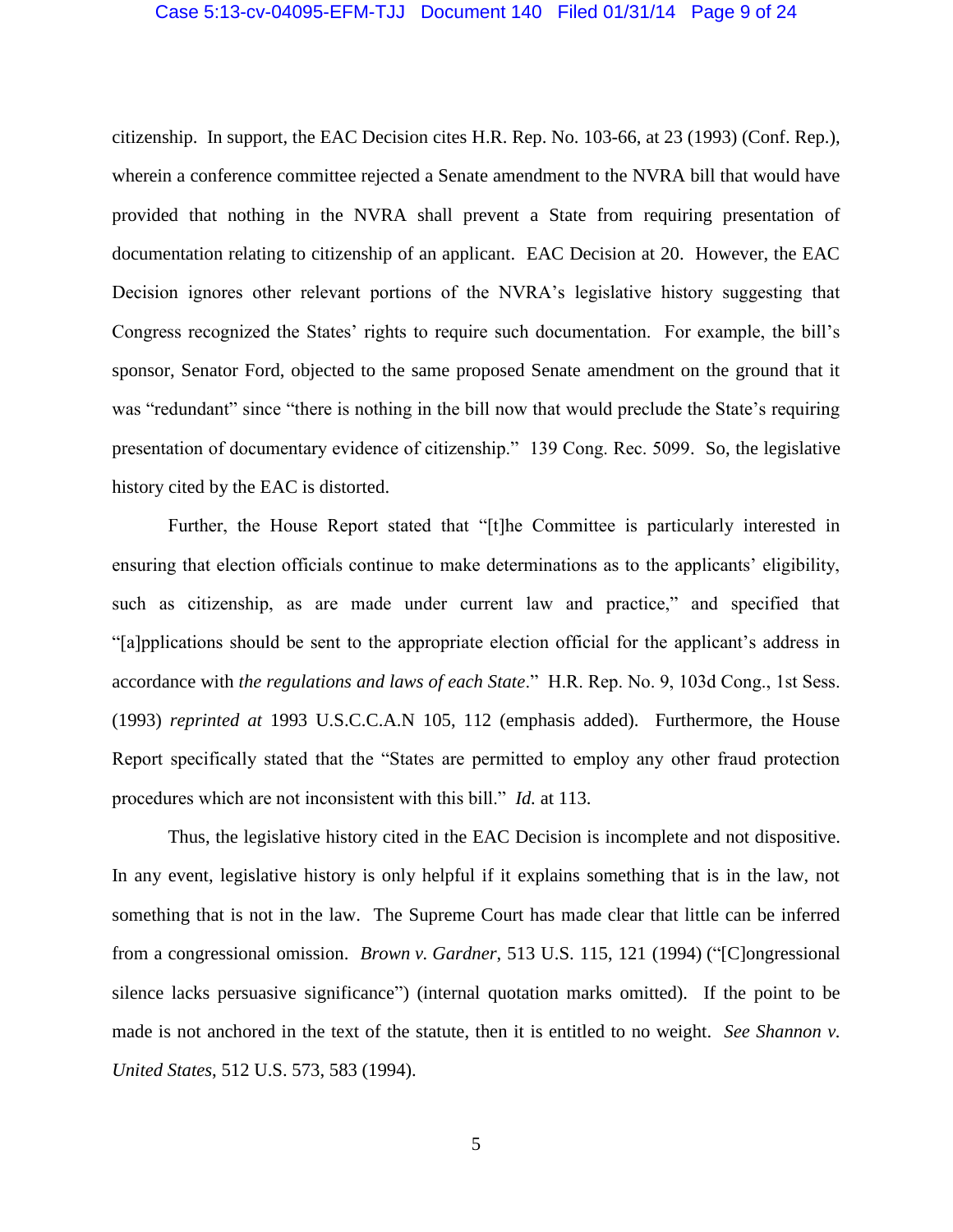## **3. Nothing in the NVRA indicates the EAC was granted the authority to undertake the quasi-judicial functions it undertook in rendering the EAC Decision.**

The NVRA must be interpreted as allowing the States, and not the EAC, to determine the information that is necessary to assess eligibility under § 1973gg-7(b)(1) because the NVRA contains no statutory provisions delegating to the EAC the authority to undertake the quasijudicial and high-level policymaking functions it undertook in rendering the EAC Decision. "An agency's power is not greater than that delegated to it by Congress." *Lyng v. Payne*, 476 U.S. 926, 937 (1986). The APA provides that the court shall "hold unlawful and set aside agency action, findings, and conclusions found to be… in excess of statutory jurisdiction, authority, or limitations, or short of statutory right." 5 U.S.C. § 706(2)(C). This subsection of the APA "authorizes courts to strike down as ultra vires agency rules promulgated without valid statutory authority." *Iowa League of Cities v. E.P.A.*, 711 F.3d 844, 876 (8th Cir.2013) (citations omitted) (hereinafter "*Iowa League*"). When analyzing a challenge to agency action under § 706(2)(C) of the APA, the court utilizes the framework from *Chevron, U.S.A., Inc. v. NRDC*, 467 U.S. 837 (1984), under which:

> [A] reviewing court must first ask whether Congress has directly spoken to the precise question at issue… If Congress has done so, the inquiry is at an end; the court must give effect to the unambiguously expressed intent of Congress... But if Congress has not specifically addressed the question, a reviewing court must respect the agency's construction of the statute so long as it is permissible... In determining whether Congress has specifically addressed the question at issue, a reviewing court should not confine itself to examining a particular statutory provision in isolation. The meaning–or ambiguity–of certain words or phrases may only become evidence when placed in context… In addition, [the court] must be guided to a degree by common sense as to the manner in which Congress is likely to delegate a policy decision of such economic and political magnitude to an administrative agency.

*Food and Drug Admin. v. Brown & Williamson Tobacco Corp.*, 529 U.S. 120, 132-33 (2000) (internal citations omitted) ("*Brown & Williamson*"). Likewise, "a court may also ask whether the legal question is an important one. Congress is more likely to have focused upon, and answered, major questions, while leaving interstitial matters to answer themselves in the course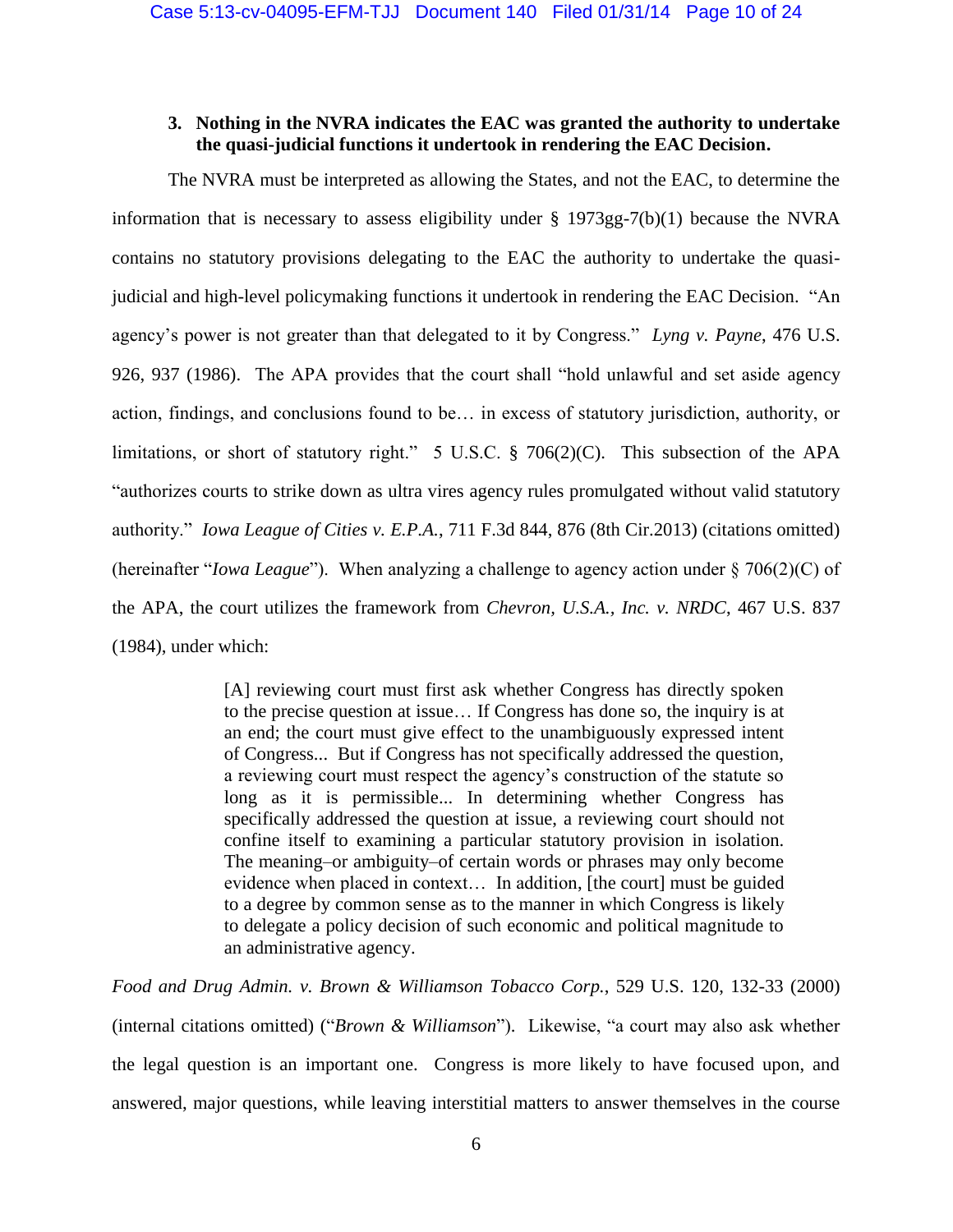### Case 5:13-cv-04095-EFM-TJJ Document 140 Filed 01/31/14 Page 11 of 24

of the statute's daily administration." *Brown & Williamson*, 529 U.S. at 159 (quoting Breyer, *Judicial Review of Questions of Law and Policy*, 38 Admin L. Rev. 363, 370 (1986)).

The NVRA did not confer upon the EAC the authority to adjudicate Plaintiffs' requests in quasi-judicial fashion, nor to engage in the high-level policymaking functions it undertook in rendering the EAC Decision. Nothing in the NVRA suggests that the EAC is to receive "evidence," determine the scope of the States' constitutional rights, make broad policy determinations, or make findings of fact. Rather, the NVRA's delegation is extremely narrow, contained in one subsection of one statute of the NVRA,  $\S$  1973gg-7(a)(1), and referring to only two responsibilities (to develop the Federal Form and to submit certain reports to Congress) as enumerated in two other subsections, § 1973gg-7(a)(2) and (3). Comparing the magnitude of the questions presented to the narrow delegation of rulemaking authority in  $\S$  1973gg-7(a)(1), and placing that subsection in the context of the entire NVRA, it is clear that Congress did not delegate to the EAC the authority to engage in the quasi-judicial functions that it utilized to render the EAC Decision. Moreover, broad policy-making authority is required in order to define what information is "necessary" to assess eligibility as that phrase is used in § 1973gg- $7(b)(1)$ . Consequently, the NVRA cannot be read as conferring upon the EAC the authority to determine what information is necessary to assess eligibility, but must be interpreted as reserving that authority to the States. The EAC Decision is therefore *ultra vires*, and must be set aside under the APA, 5 U.S.C. § 706(2)(C).

## **B. The EAC's own regulations require the EAC to include state-specific instructions that reflect the States' respective voter qualification and registration.**

The EAC Decision was unlawful, arbitrary, capricious, an abuse of discretion, and not in accordance with law, 5 U.S.C. § 706(1) and (2)(A), because the EAC Decision failed to follow its own regulations. Generally speaking, an agency's interpretation of its own regulation is to be given deference. *Utah Envtl Congress v. Richmond*, 483 F.3d 1127, 1134 (10th Cir. 2007). However, an agency's interpretation of its own regulation must be rejected when it is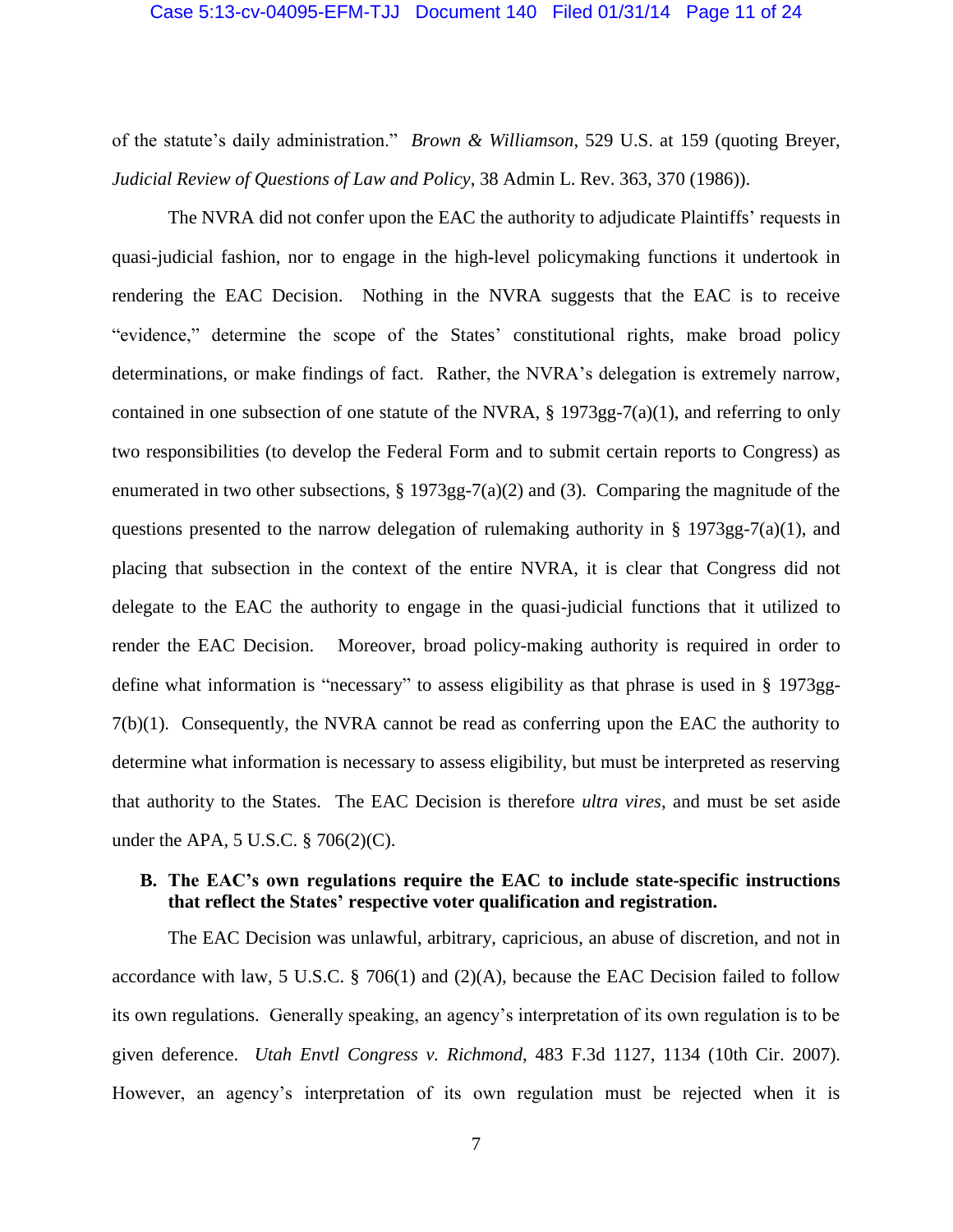## Case 5:13-cv-04095-EFM-TJJ Document 140 Filed 01/31/14 Page 12 of 24

unreasonable, plainly erroneous, or inconsistent with the regulation's plain meaning. *Id.* (citation omitted). It is arbitrary, capricious, an abuse of discretion, and not in accordance with law for an agency to fail to comply with its own regulations. *Via Christi Reg'l Med. Center, Inc. v. Leavitt*, 509 F.3d 1259, 1271 (10th Cir. 2007) (citations omitted) ("*Via Christi*"). Indeed, courts "must… be careful not to disrupt the plain language of the regulation itself," and if an agency "wants to take a position that is inconsistent with existing regulations, then [the agency] must promulgate new regulations under the notice-and-comment provisions of the APA." *Id.* at 1272-73 (citations omitted). Indeed, deferring to an agency's interpretation of an unambiguous regulation "would be to permit the agency, under the guise of interpreting a regulation, to create *de facto* a new regulation." *Christensen v. Harris Cnty*, 529 U.S. 576, 588 (2000).

The EAC's regulation states, "[t]he state-specific instructions *shall* contain the following information for each state, arranged by state: the address where the application should be mailed and *information regarding the state's specific voter eligibility and registration requirements.*" 11 C.F.R. § 9428.3(b) (emphasis added). This regulation unambiguously uses mandatory language requiring the EAC to include state-specific instructions that reflect the respective voter qualification and registration laws of the States.<sup>2</sup>

Plaintiffs' laws require voter registration applicants utilizing the Federal Form to provide satisfactory proof-of-citizenship before being registered to vote in any election, including elections for Federal office. K.S.A. 25-2309(a) and (l); A.R.S. § 16-166(F). Yet, the EAC determined that 11 C.F.R. § 9428.3(b) did not obligate the EAC to include Plaintiffs' requested instructions on the Federal Form. After noting that the NVRA only concerns voter registration for elections for Federal office, the EAC Decision states:

l

<sup>2</sup> The EAC's regulation is consistent with its predecessor, the Federal Election Commission's (FEC) implementation guidelines. The National Clearinghouse on Election Administration, Implementing the National Voter Registration Act of 1993: Requirements, Isssues, Approaches, and Examples (Jan. 1, 1994) *available at http://www.eac.gov/assets/1/Page?Implementing%20the%20NVRA%201993%20Requirements%20Issues%20Appro aches%20Examples%20Jan%20Jan%201%201994.pdf.* In the guidelines, the FEC highlighted Congress's desire to avoid a construction of the NVRA that would displace the role of state officials with respect to voter registration.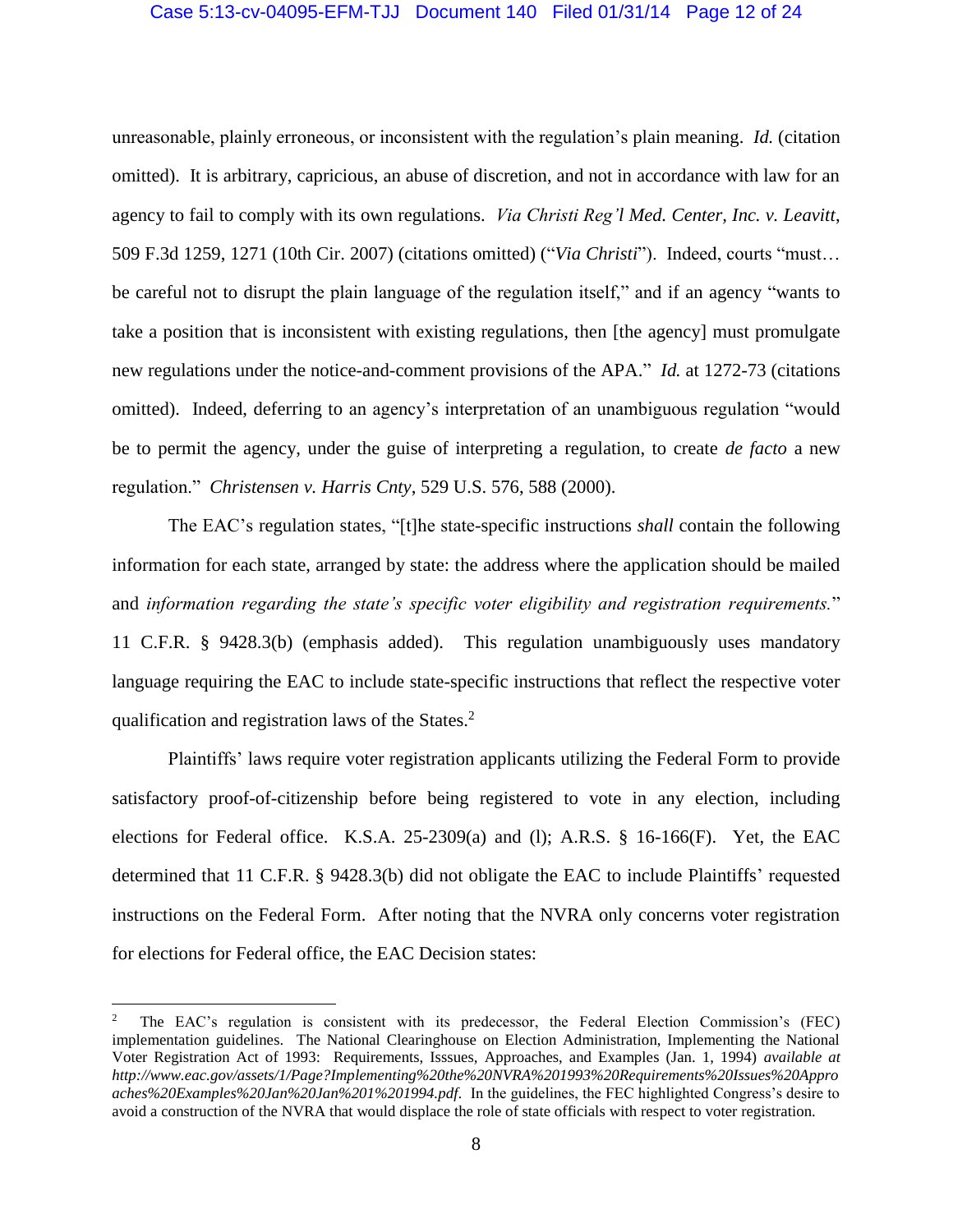As discussed above, the Commission has determined, in accordance with Section 9 of the NVRA and EAC regulations and precedent, that additional proof of citizenship is not "necessary… to enable the appropriate State election official to assess the eligibility of the applicant," *cf.* 42 U.S.C. § 1973gg-7(b)(1), and will not be required by the Federal Form for registration for federal elections. Accordingly, the EAC is under no obligation to include Kansas's requested instruction because it would relate only to Kansas's state and local elections.

EAC Decision at 45. Thus, the EAC essentially determined the regulation to be inapplicable because the EAC itself believes Plaintiffs' proof-of-citizenship requirement to be unnecessary. But the regulation requires the EAC to include instructions reflecting the States' voter registration requirements regardless of the EAC's whim. The Plaintiffs' statutory proof-ofcitizenship requirement is not any less of a requirement simply because the EAC does not think the requirement is necessary. Under § 9428.3(b), the EAC must include the requirement on the Kansas- and Arizona-specific instructions of the Federal Form. The EAC's determination to the contrary was arbitrary, capricious, an abuse of discretion, and not in accordance with law, and should therefore be set aside.

# **II. Even if the EAC has discretion to decide whether the grant Plaintiffs' requests, the EAC Decision is** *ultra vires* **because the EAC Decision is the type of agency action required to be approved by three commissioners.**

The EAC Decision is also *ultra vires* because it was rendered by the EAC's Acting Executive Director, Defendant Alice Miller (hereinafter "Miller"), and because it was rendered at a time that the EAC had no commissioners. Any action the EAC is authorized to carry out may be carried out only with the approval of at least three of its members. 42 U.S.C. § 15328. This includes the responsibility of developing and maintaining the Federal Form pursuant to the NVRA. 42 U.S.C. § 15532.

At the time of the EAC Decision, the EAC had no commissioners. Nevertheless, Miller determined that "EAC staff" (i.e., Miller herself) had the authority to act on all state requests for modifications to the state-specific instructions of the Federal Form. EAC Decision at 15. As previously argued by Plaintiffs, the EAC is under a nondiscretionary duty to include state-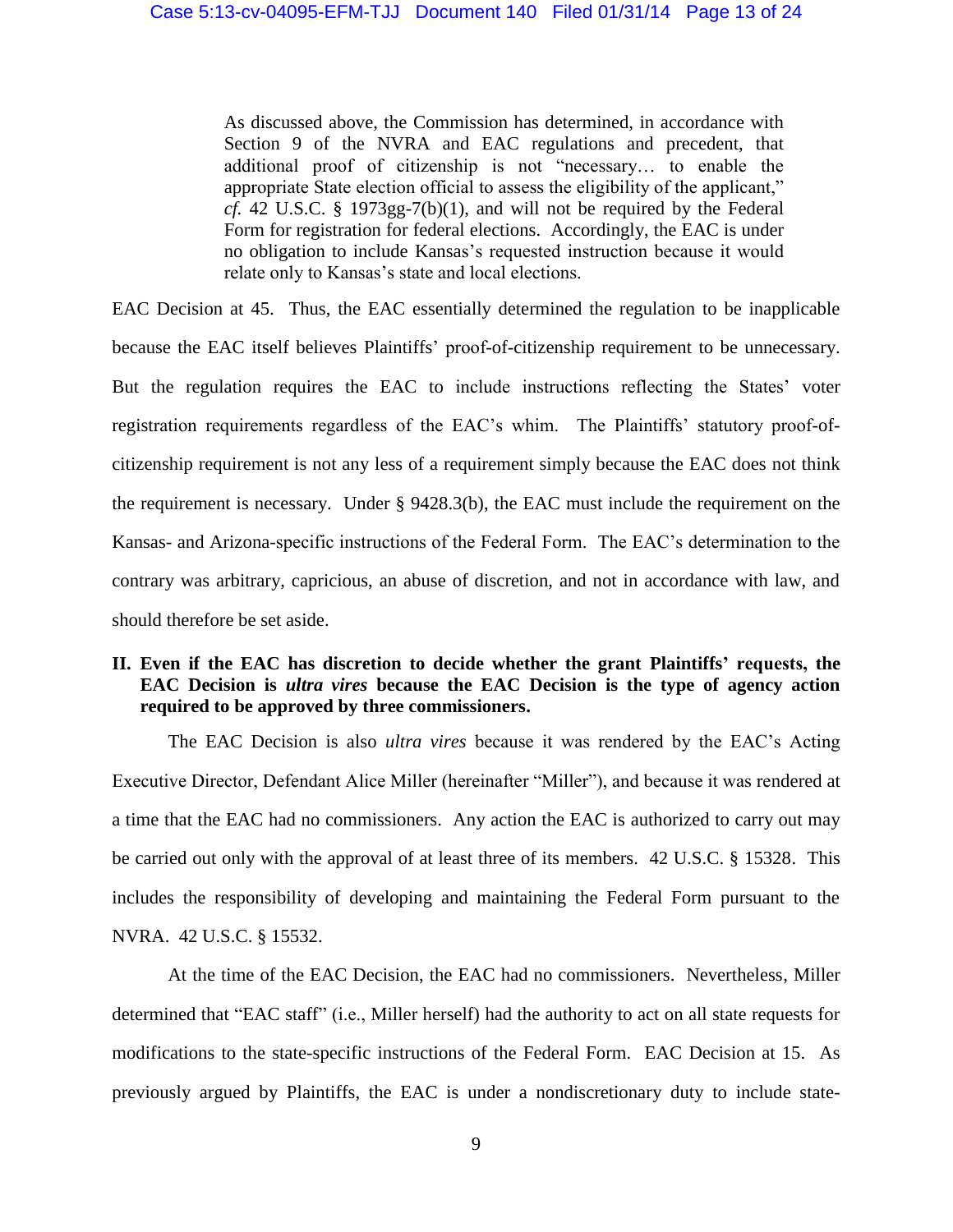## Case 5:13-cv-04095-EFM-TJJ Document 140 Filed 01/31/14 Page 14 of 24

specific instructions reflecting the voter qualification and registration laws of the States. Thus, Plaintiffs agree that Miller could have performed the nondiscretionary and ministerial duty of including the state-specific instructions requested by Plaintiffs.

Instead, in making her determination, Miller engaged in a quasi-judicial analysis of the facts and evidence submitted, relying on a policy adopted by three EAC commissioners in 2008 entitled, "The Roles and Responsibilities of the Commissioners and Executive Director of the U.S. Election Assistance Commission" (hereinafter "the R&R Policy"). EAC Decision at 15; AC000065-72. Notably, the R&R Policy itself demonstrates that Miller was without authority to issue the EAC Decision.<sup>3</sup>

The R&R Policy states that the "Commissioners shall take action in areas of policy," recognizing that such action may be carried out only with the approval of at least three commissioners. EAC000065. The R&R Policy states, "[p]olicy is a high-level determination, setting an overall agency goal/objective or otherwise setting rule, guidance or guidelines at the highest level… The EAC only makes policy through the formal voting process." *Id*. Additionally, the R&R Policy requires the approval of three commissioners for the "[a]doption of NVRA regulations, voluntary guidance under HAVA Section 311, Voluntary Voting System Guidelines, program manuals and other policies of general applicability that impact parties outside of the EAC." EAC000066. Conversely, the R&R Policy purports to delegate authority to the Executive Director to "[m]aintain the [Federal Form] consistent with the NVRA and EAC Regulations and policies." EAC000071. The EAC Decision was a "high-level determination," and the R&R Policy thus required such a decision to be approved by three commissioners.

Miller incorrectly concludes that she is following EAC policy determinations when she rejected Arizona's and Kansas's requests to include their proof-of-citizenship requirements in the state-specific instructions. EAC Decision at 22-23. Miller states that the Commission members'

 $\overline{\phantom{a}}$ 

Furthermore, before the Court remanded this matter to the EAC, Miller stated that the EAC could not make such a decision for the very reason that it "appear[ed] to raise issues of broad policy concern to more than one state" and therefore had to be deferred until there was a quorum. EAC000048, EAC000111.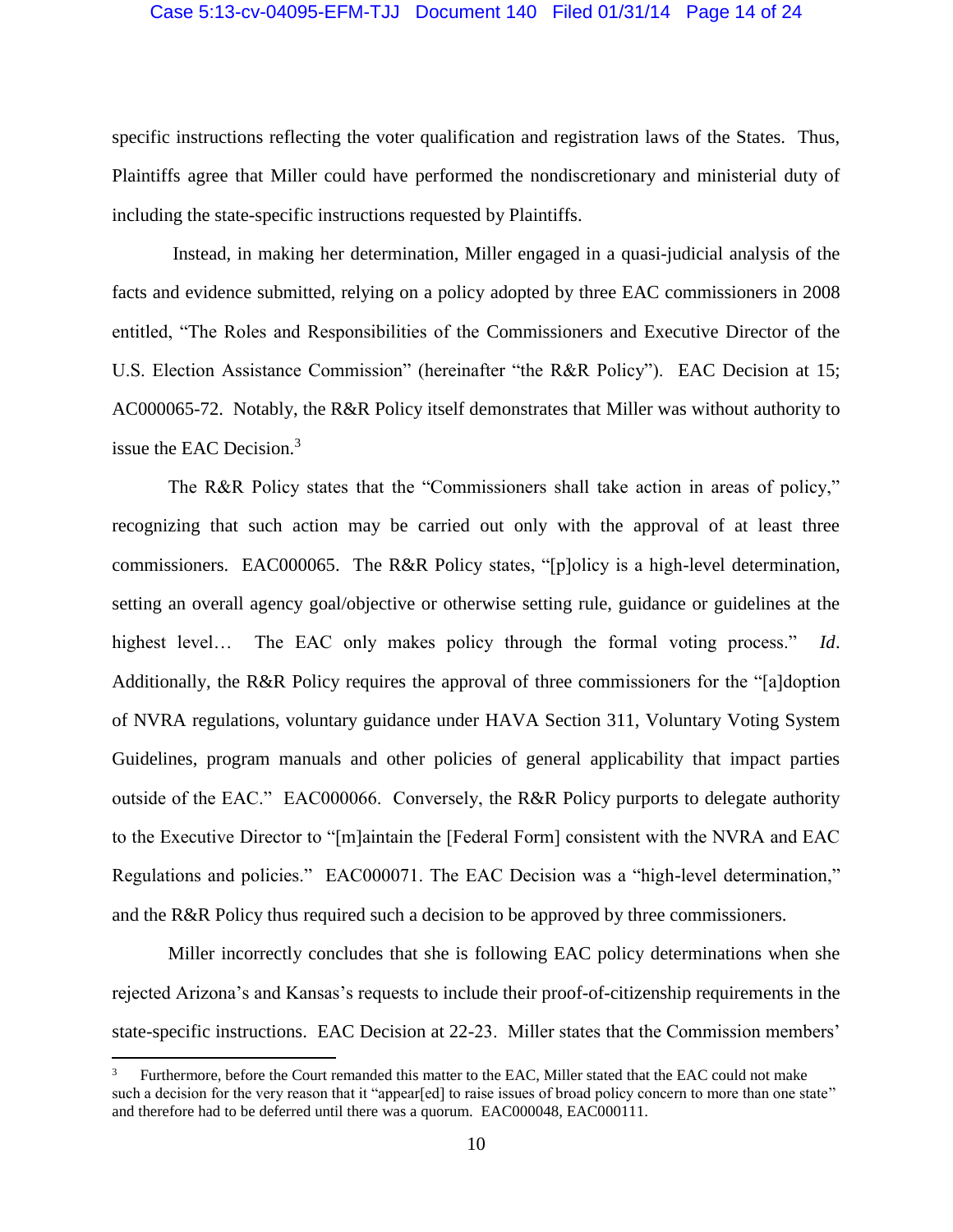### Case 5:13-cv-04095-EFM-TJJ Document 140 Filed 01/31/14 Page 15 of 24

two-to-two tie vote in 2006, which resulted in the Commission being unable to take action on Arizona's request that the Commission include its proof of citizenship requirement in the statespecific instructions, "established a governing policy for the agency." EAC Decision at 23. As explained above, the Commission could not establish such a governing policy without the concurrence of three members of the Commission, which it did not have.

Likewise, the NVRA provides that the EAC shall "prescribe regulations as are necessary" to maintain the Federal Form. 42 U.S.C.  $\S$  1973gg-7(a)(1) and (a)(2). In promulgating 11 C.F.R. § 9428.3(b), the EAC established a policy that it shall include "information regarding voter eligibility and registration requirements" in the state-specific instructions. Under this policy, the staff must include state requirements in the state-specific instructions as a ministerial responsibility. But, because the EAC Decision is contrary to 11 C.F.R. § 9428.3(b), the R&R Policy required the EAC Decision to be approved, if at all, by three commissioners.

In any event, the R&R Policy cannot circumvent the statutory requirement that the EAC develop the Federal Form only upon the approval of at least three members. 42 U.S.C. § 15328. "When a statute delegates authority to a federal officer or agency, subdelegation to a subordinate officer or agency is presumptively permissible absent affirmative evidence of a contrary congressional intent." *U.S. Telecom Ass'n v. F.C.C.*, 359 F.3d 554, 565 (D.C. Cir. 2004) (citations omitted). Here, however, there is affirmative evidence of contrary congressional intent. The EAC's quorum requirement utilizes strict language, requiring a three-member supermajority to take any action. Likewise, the EAC can consist of no more than two members affiliated with the same political party. 42 U.S.C. § 15323(b). These statutory restrictions on the exercise of the EAC's authority show clear Congressional intent against subdelegation.

The R&R Policy's subdelegation is also invalid because of the nature of the authority it purports to subdelegate. The EAC's responsibility to develop the Federal Form is one of only four explicit statutory responsibilities under the NVRA, § 1973gg-7(a)(1)-(4). Yet Miller

11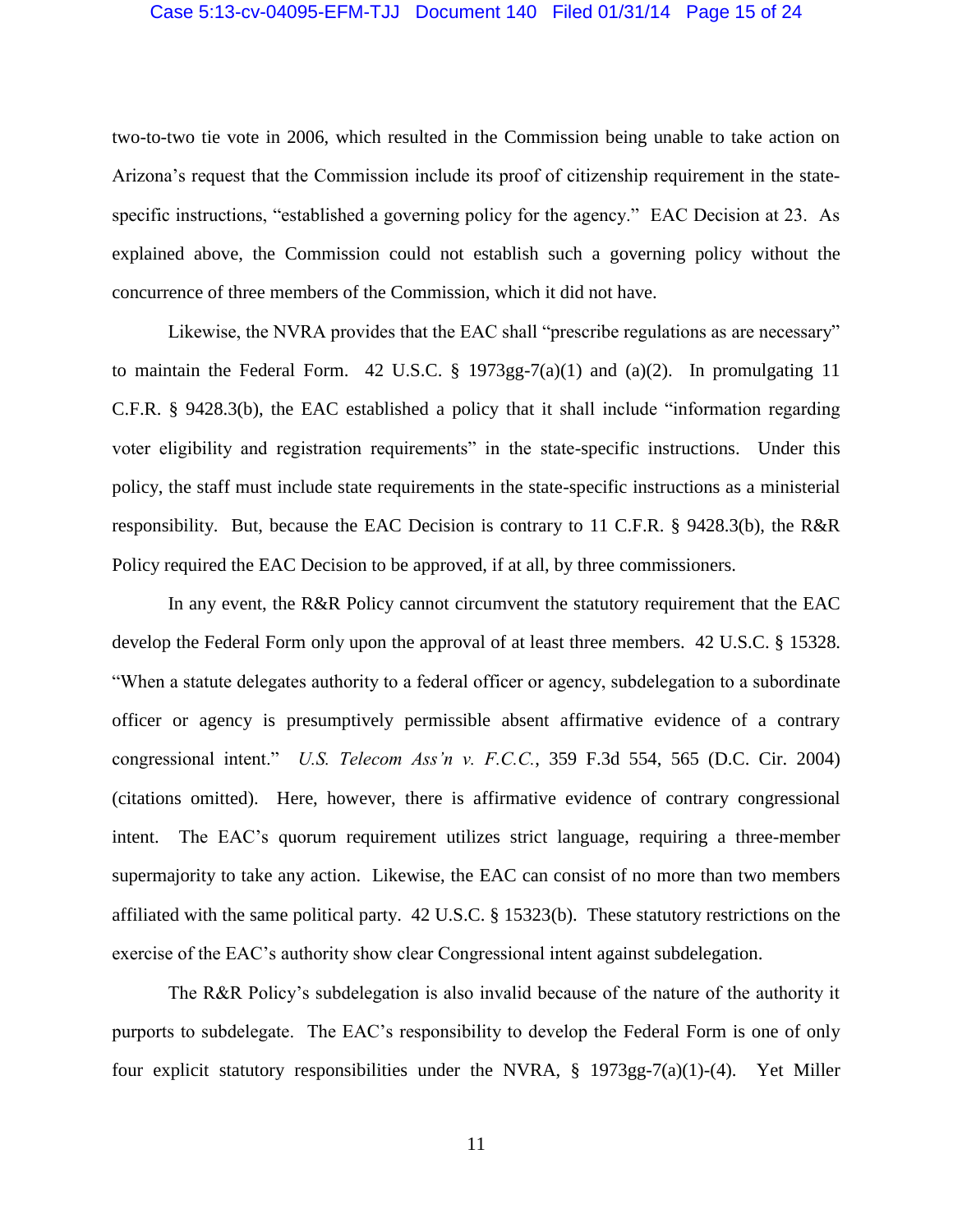### Case 5:13-cv-04095-EFM-TJJ Document 140 Filed 01/31/14 Page 16 of 24

fulfilled this core NVRA responsibility with no supervision. See *U.S. Telecom Ass'n*, 359 F.3d at 565 (one reason for presumption of validity of subdelegation to federal officer or agency is that "responsibility–and thus accountability–clearly remain with the federal agency"). Congress would not have restricted the EAC's authority as described above if it intended to allow subdelegation to an acting executive director. *See New Process Steel, L.P. v. N.L.R.B.*, 560 U.S. 674, 687 (2010); 42 U.S.C. § 15328. To the extent the R&R Policy purported to subdelegate quasi-judicial authority to Miller to maintain the Federal Form, that subdelegation was not supported by statutory authority and the EAC Decision is therefore *ultra vires.*

# **III.Even if the EAC could exercise discretion without a quorum of commissioners, the EAC Decision is not in accordance with law because it contains findings and conclusions without articulating a standard of proof.**

An agency's failure to properly articulate or apply the correct legal standard underlying its final agency action requires reversal. *See Mountain Side Mobile Estate P'ship v. Sec'y of Housing & Urban Dev.*, 56 F.3d 1243, 1250 (10th Cir. 1995) (holding that, when reviewing an agency's decision, "[t]he failure to apply the correct legal standard or to provide this court with a sufficient basis to determine that appropriate legal principles have been followed is grounds for reversal") (internal citations and quotation marks omitted).

Federal courts have refused to uphold agency action if a law or regulation does not set forth the requisite standard of proof to be applied and the agency has failed to sufficiently articulate the standard of proof that it applied to evaluate the evidence. *See Mori v. Dep't of Navy*, 731 F. Supp. 2d 43, 49 (D.D.C. 2010) (finding that, because the agency failed to identify the standard of proof it used, "the court is unable to evaluate what standard of proof the [agency] applied; as a consequence, it is also unable to determine whether the [agency's] chosen standard was appropriate or whether the [agency] properly applied that standard."). Without an articulated standard of proof, a reviewing court must not uphold an agency's action.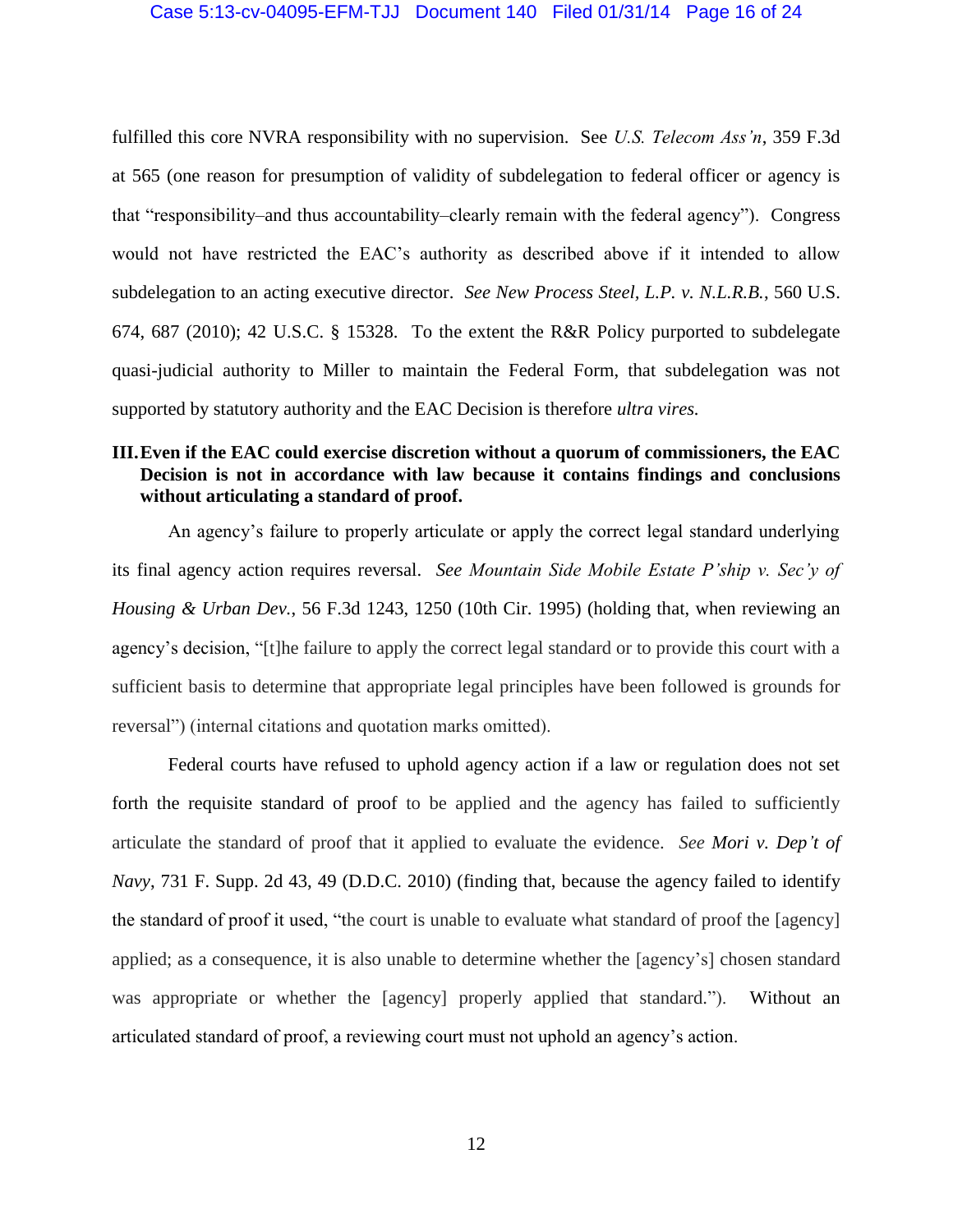### Case 5:13-cv-04095-EFM-TJJ Document 140 Filed 01/31/14 Page 17 of 24

Because Congress did not intend for the EAC to be an agency empowered to conduct fact-finding related to a State-specific instruction, the NVRA does not articulate a standard of proof. Nevetheless, the EAC decision purports to weigh evidence, make factual findings, and draw conclusions based on its factual findings. EAC Decision at 29-30, 31, 33, 36, 37, 40, 42, and 43. However, the EAC Decision does not articulate the standard of proof that Miller applied when she was making such findings and conclusions. Instead, the EAC Decision contains statements such as:

> Rather, the EAC finds that the possibility of potential fines, imprisonment, or deportation (as set out explicitly on the Federal Form) *appears* to remain a powerful and effective deterrent against voter registration fraud. *Id.* at 29-30 (emphasis added).

> The above methods *appear* to provide effective means for identifying individuals whose citizenship status may warrant further investigation. *Id.* at 40 (emphasis added).

> Such burdens do not enhance voter participation, and they *could* result in a decrease in overall registration of eligible citizens. *Id.* at 42 (emphasis added).

> Based on the evidence submitted, the EAC finds that granting the States' requests *could* discourage the conduct of organized voter registration programs, undermining one of the statutory purposes of the Federal Form. *Id.* at 43 (emphasis added).

The above statements demonstrate that not only did the EAC Decision fail to articulate a

standard of proof, but in many instances it failed to apply any standard at all. The EAC Decision

eviscerates Plaintiffs' constitutional authority to establish and enforce voter qualifications. Such

an invasion into a state's sovereignty cannot be based on a mere appearance or possibility.

## **IV.Even if the EAC could exercise discretion without a quorum of commissioners, the EAC abused its discretion, and its decision was arbitrary and capricious.**

A reviewing court may set aside an agency action if it finds the action to be "arbitrary, capricious, an abuse of discretion, or otherwise not in accordance with law." 5 U.S.C. § 706(2)(A). Agency action is arbitrary and capricious if the agency: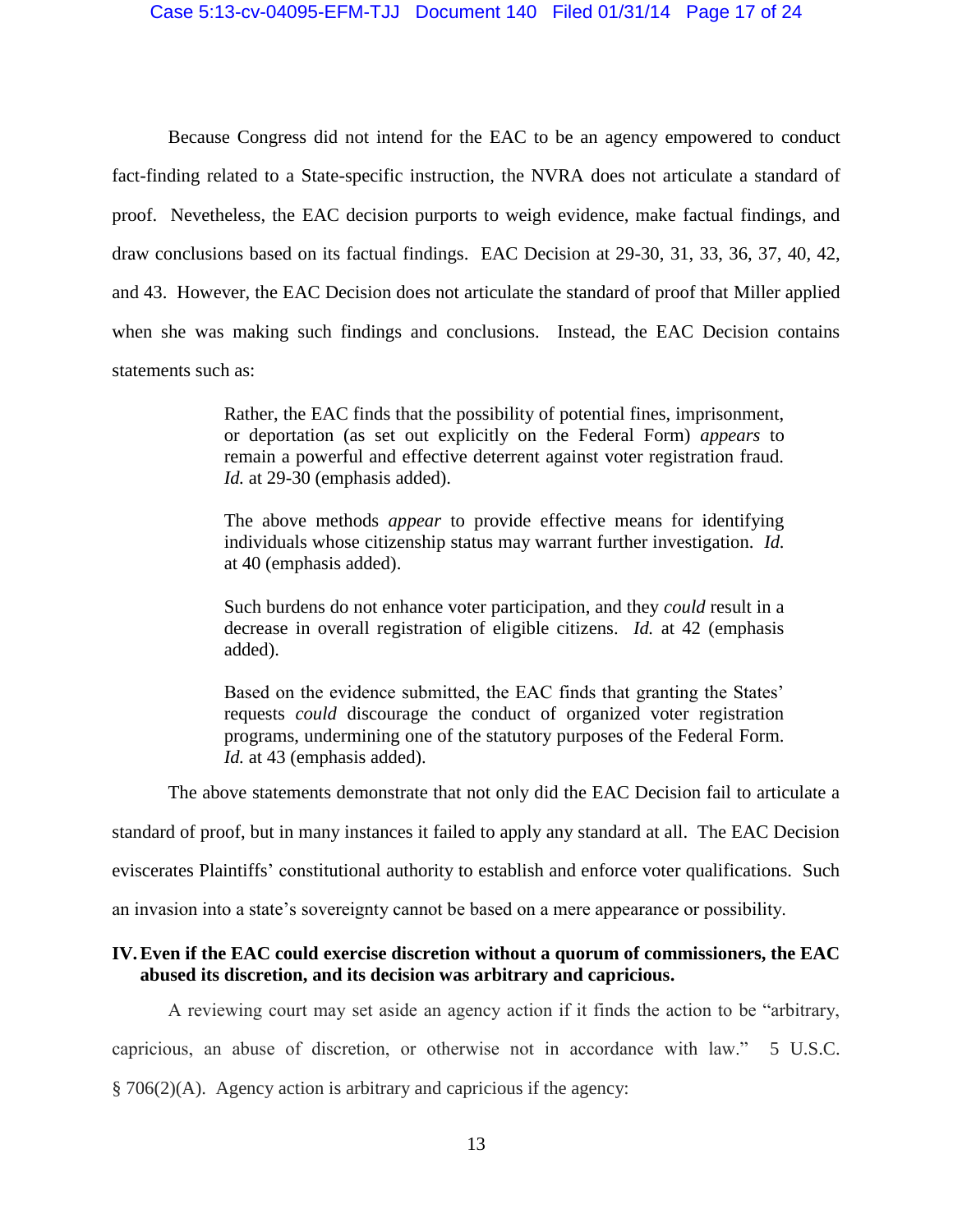(1) entirely failed to consider an important aspect of the problem, (2) offered an explanation for its decision that runs counter to the evidence before the agency, or is so implausible that it could not be ascribed to a difference in view or the product of agency expertise, (3) failed to base its decision on consideration of the relevant factors, or (4) made a clear error of judgment.

*W. Watersheds Project v. Bureau of Land Mgmt.*, 721 F.3d 1264, 1273 (10th Cir. 2013)

(quotation omitted).

# **A. The EAC acted arbitrarily and capriciously by ignoring or discounting relevant evidence submitted by Plaintiffs while readily adopting evidence submitted by the Intervenors.**

The EAC failed to evenhandedly evaluate all of the evidence submitted by the parties. Instead, Acting Executive Director Miller ignored, discounted, and misconstrued relevant evidence submitted by Plaintiffs, while at the same time readily adopting unsupported assertions submitted by the Intervenors. Therefore, the EAC Decision was arbitrary and capricious.

# **1. The EAC Decision ignored, discounted, and misconstrued evidence submitted by Arizona.**

The EAC Decision began with a summary of the history of the respective States' requests. EAC Decision at 1-5. That summary lacks some important information and includes some improper inferences. First, the EAC Decision incorrectly implies that private parties filed their lawsuits against Arizona after the EAC's tally vote and further implies that then-Arizona Secretary of State Jan Brewer repeatedly "protest[ed]" the EAC's decision without a basis for seeking reconsideration. *Id.* at 1-2. The full and correct chronology of events, however, demonstrates that Secretary Brewer had reason for her repeated requests.

On December 12, 2005, Arizona first requested inclusion of the proof-of-citizenship requirement in Arizona's state-specific instructions based on its newly enacted citizen initiative Proposition 200 ("Prop 200"). EAC000002. On March 6, 2006, then-Executive Director Thomas Wilkey, on behalf of the Commission, denied Arizona's request. EAC000002-04. On March 13, 2006, Secretary Brewer wrote to the then-Chairman, Paul DeGregorio, to inform him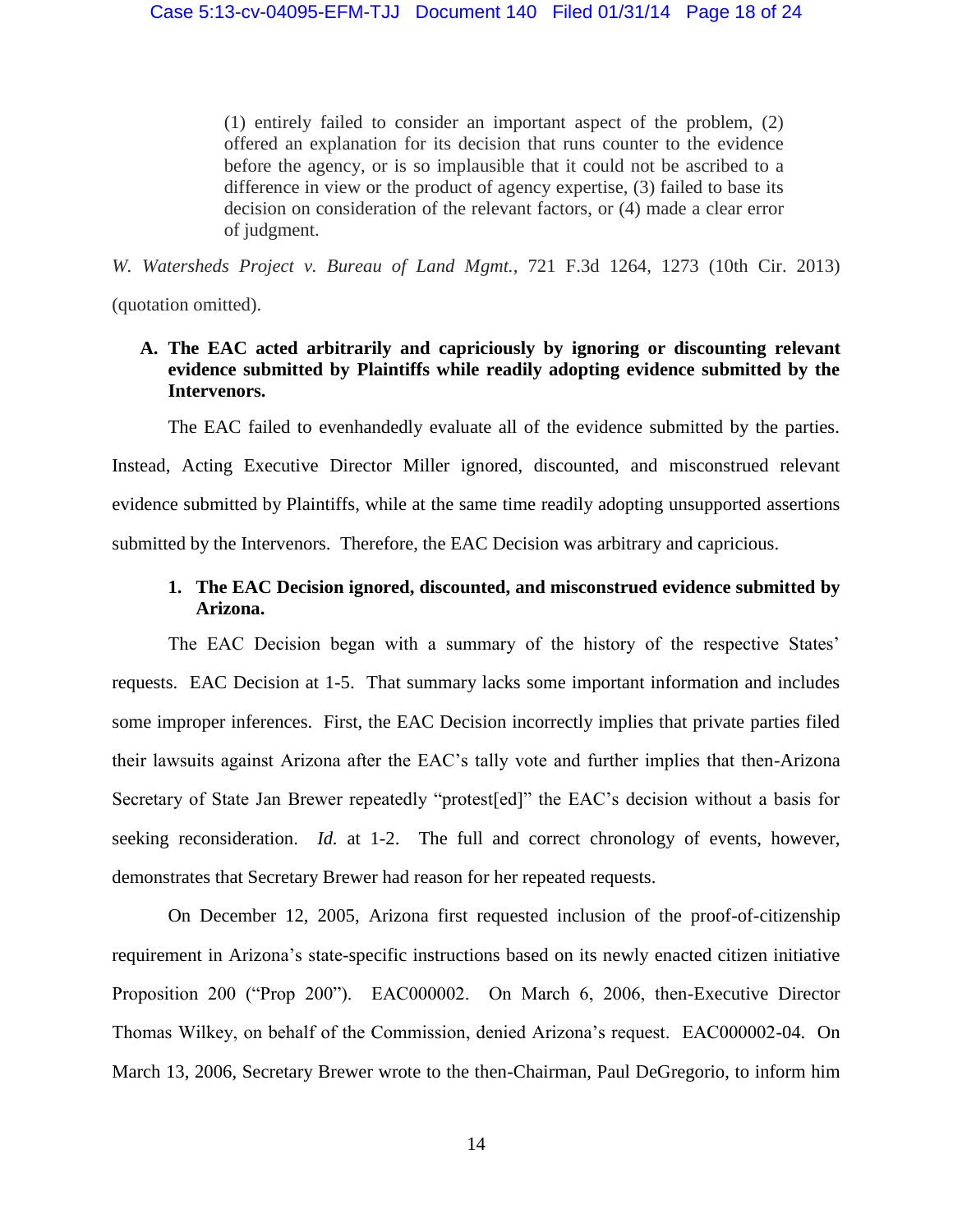### Case 5:13-cv-04095-EFM-TJJ Document 140 Filed 01/31/14 Page 19 of 24

that she and the Arizona Attorney General's Office disagreed with the conclusion that the March 6 letter conveyed and that it provided questionable legal support for that conclusion. EAC000007-08. Secretary Brewer also provided additional information that she had not previously provided to the EAC, that is, that the Department of Justice had expressed no objection to Prop 200 through the preclearance review process. *Id.*

On May 9, 2006, a group of plaintiffs, many of which are Intervenors in this matter, sued the State of Arizona and election officials from each of its fifteen counties in the U.S. District Court for the District of Arizona in *Gonzalez v. State of Arizona*, No. CV06-1268-PHX-ROS. On May 24, 2006, a second group of plaintiffs, again many of which are Intervenors here, sued Secretary Brewer in the same court in *Inter Tribal Council of Arizona, Inc. v. Brewer*, No. CV06-1362-PCT-JAT. On June 6, 2006, those two cases were consolidated under the *Gonzalez* case number. The court heard oral argument on the plaintiffs' motion for temporary restraining order against implementation of Prop 200 and denied that motion on June 19, 2006. *See* Excerpted Docket for *Gonzalez* (hereinafter "Gonzalez Docket"), D. Ariz. Cause No. CV06- 1268 at ECF No. 68 attached hereto; *see also* Declaration of Ken Bennett, ECF 21, at ¶ 13.

On the very next day, Secretary Brewer wrote again to the EAC and specifically noted that the district court had denied the motion for temporary restraining order, holding that the NVRA did not preempt Prop 200's proof-of-citizenship requirement. EAC000013-16. Thereafter, the Commission divided two-to-two on Arizona's request. EAC000020. This meant that no action could be taken under U.S.C. § 15328, which requires approval of at least three Commissioners.

The EAC Decision again improperly slanted the evidence or simply ignored evidence when discussing Arizona's position that the Federal Form's sworn statement is insufficient. The EAC suggested that Arizona's sole source of support for this argument is U.S. Supreme Court Justice Scalia's statement at oral argument. EAC Decision at 29. While Justice Scalia's

15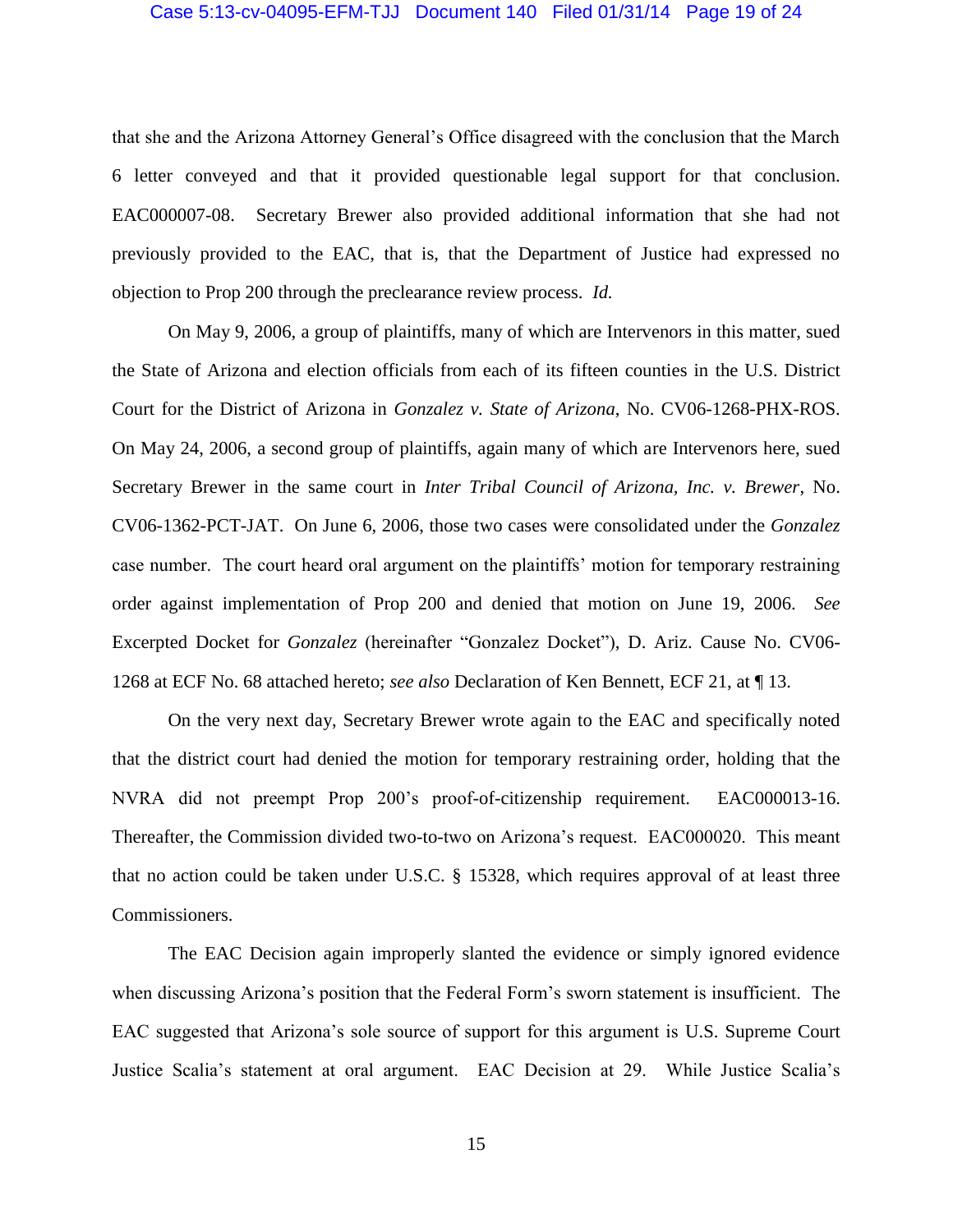## Case 5:13-cv-04095-EFM-TJJ Document 140 Filed 01/31/14 Page 20 of 24

statement is correct, Arizona also provided District Court Judge Silver's factual findings and legal conclusions (hereinafter "the 8/20/08 Order"), denying the plaintiffs' motion for permanent injunction in the *Gonzalez* case. EAC001651-99. Other parties also submitted those same findings and conclusions as part of their submissions to the EAC during the public comment period. EAC000839-87, 1298-346.

The district court held a six-day bench trial to determine whether to permanently enjoin enforcement of Prop 200. EAC001651-52; Gonzalez Docket at ECF Nos. 942, 945, 967, 975, 978, and 982. The *Gonzalez* plaintiffs asserted that Prop 200's proof-of-citizenship requirement violated the Equal Protection Clause, First Amendment, Section 2 of the Voting Rights Act, 42 U.S.C. § 1973(a), and Title VI of the Civil Rights Act of 1964, 42 U.S.C. § 2000d, et seq. EAC001652. The court denied relief on all of the claims. EAC001679-99. In doing so, the court held that Prop 200 serves the important governmental interests of preventing voter fraud and maintaining voter confidence. EAC001684-85. The court then stated that "[b]ecause [p]laintiffs have not demonstrated that Proposition 200 is excessively burdensome, the State's important regulatory interests are [] sufficient to justify reasonable, nondiscriminatory restrictions on election procedures." EAC001685 (citing *Wash. State Grange v. Wash. State Republican Party*, 552 U.S. 442, 452 (2008)).

In the August 20, 2008 Order, the court summarized all of the evidence submitted over a six-day bench trial. EAC001652-77. The court noted that 208 individuals in Pima and Maricopa Counties had their voter registrations cancelled after they swore under oath to the respective jury commissioners that they were not citizens.<sup>4</sup> EAC001666. This evidence demonstrates that for at least 208 individuals in two of Arizona's fifteen counties, the threat of a conviction for perjury was not enough to prevent them from falsely declaring their non-citizenship in order to get out of

 $\overline{\phantom{a}}$ 

The EAC Decision, at 39, noted the existence of this evidence as a suggestion for enforcement opportunities, but disregarded the same evidence when talking about Arizona's determination that an oath is insufficient.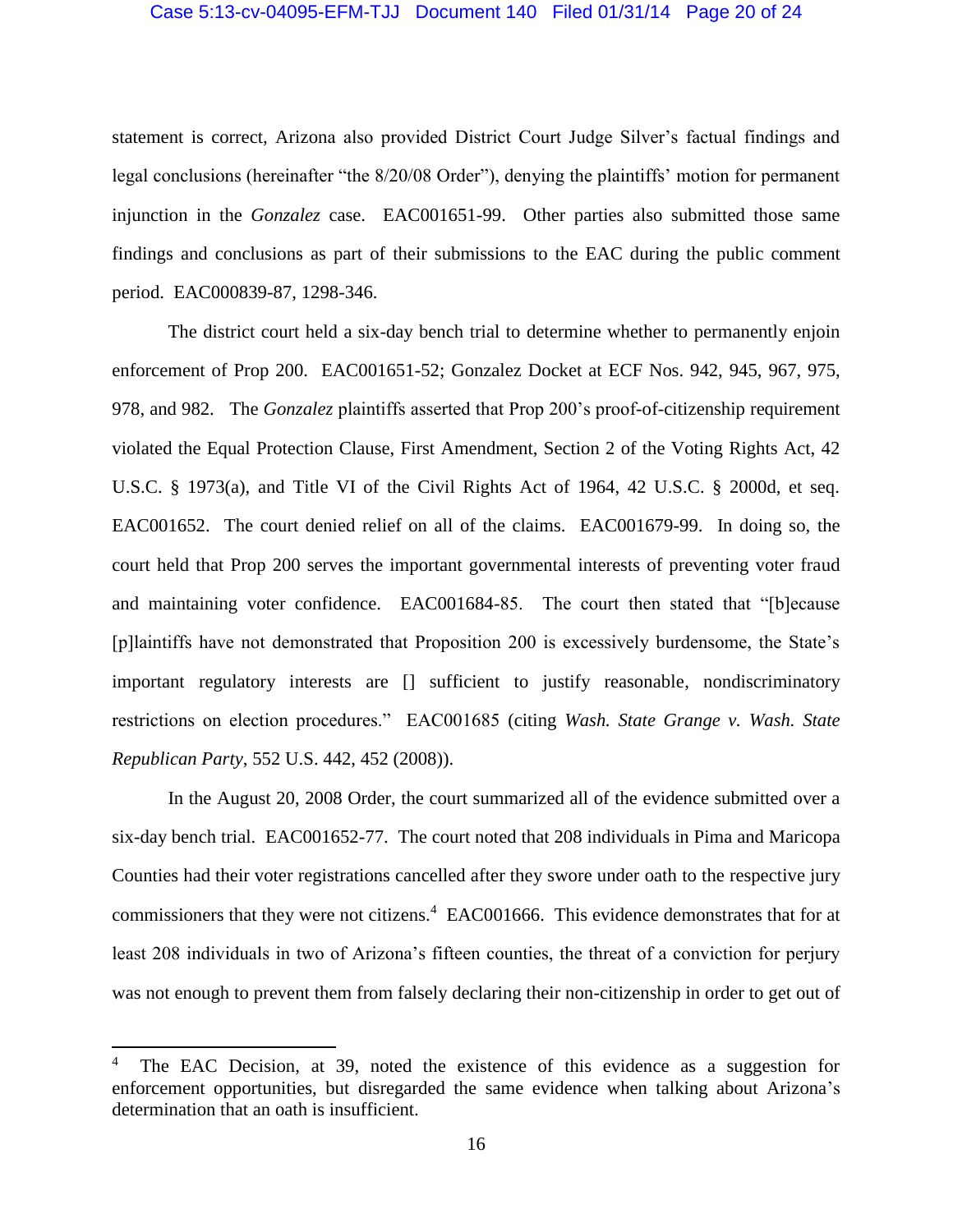## Case 5:13-cv-04095-EFM-TJJ Document 140 Filed 01/31/14 Page 21 of 24

participating in jury service. For this, and other reasons, Arizona citizens initiated and voted in favor of Prop 200 to require affirmative proof of citizenship, not just a sworn statement, in order to register to vote. The EAC Decision ignores this evidence.

Further, the EAC Decision and several of the voter advocacy groups opposing Plaintiffs' requests in their public comments to the EAC cited the 8/20/08 Order for the statements that over 30,000 people were initially unable to register because of Proposition 200's requirement; that subsequently approximately 11,000 of those applicants were able to register successfully; and that approximately 20% of the remaining 20,000 unsuccessful applicants were Latino. EAC Decision at 41; EAC001664, -717, -749, -772, -904, -1461. Because it did not support the rejection of Plaintiffs' request, neither the EAC Decision nor the advocacy groups bothered to include the court's conclusion after receiving *all of the evidence*: The *Gonzalez* plaintiffs failed to demonstrate "that the persons rejected [those same 20,000 individuals] are in fact eligible to vote." EAC001682.

## **2. The EAC Decision ignored and discounted evidence submitted by Kansas.**

The EAC concluded that Kansas failed "to establish that the registration of noncitizens is a significant problem … sufficient to show that [Kansas], by virtue of the Federal Form, currently [is] precluded from assessing the eligibility of Federal Form applicants. EAC Decision at 33. In drawing this conclusion, Miller compared the total number of registered voters in Kansas as of January 2013 (1,762,330), to the number of noncitizens that Kansas identified as having registered to vote or attempted to register to vote (21). *Id*. at 34. Miller then summarily determined that the number of noncitizens who registered to vote or attempted to register to vote was insignificant. *Id*.

However, Kansas submitted an affidavit by Brad Bryant, Kansas Elections Director, that included a statement explaining that Kansas has very few tools to identify noncitizens after they are registered to vote. EAC000620. Mr. Bryant further states that the number of noncitizens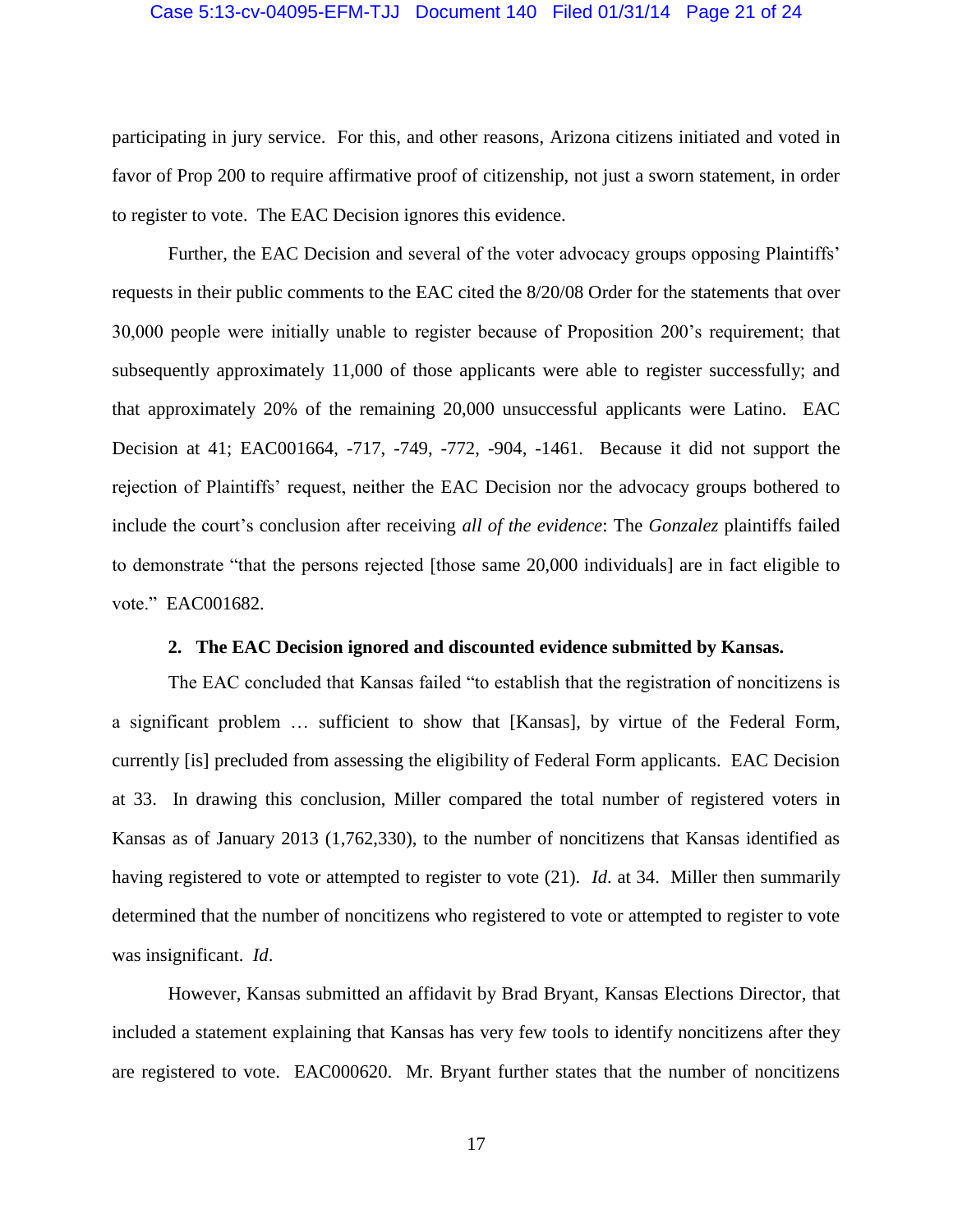who have registered to vote is likely to be much higher than the number of instances reported in the affidavit. *Id.* In another affidavit, Mr. Bryant provides a statement explaining that the only means of effectively ensuring that voter registration applicants are citizens is to obtain proof-ofcitizenship at the time of registration. EAC000616. The EAC Decision contains no indication that acting Executive Director Miller took these statements into consideration when she concluded that noncitizens registering to vote in Kansas is not a significant problem.

## **3. The EAC readily adopted conclusory statements submitted by the Intervenors.**

The EAC found that "granting the State's requests would likely hinder eligible citizens from registering to vote in federal elections." EAC Decision at 42. This finding was based on multiple statements submitted by the Intervenors and other commenters. *Id.* Such comments asserted that some citizens lack the required proof-of-citizenship documents and will therefore be prevented from registering to vote in federal elections. EAC001821-23, -1465-71, -771-73, - 1563, -705, -895, -901-07, -1620, -1804; -1839; -1601, -1603. However, the majority of the comments simply assert that eligible citizens will be unable to register to vote without identifying any eligible applicants that have been denied the right to vote. Indeed, the commenters only identify one citizen that has allegedly been unable to register to vote. EAC001470.

Furthermore, the EAC Decision refers to the number of voter registration applicants in Arizona and Kansas who have submitted applications without proof of citizenship as evidence that proof-of-citizenship requirements unduly hinder the voter registration process. EAC Decision at 41-42. However, the EAC failed to consider such numbers in the appropriate context. In Kansas, the total number of voter registration applicants from January 1, 2013 to January 21, 2014 was 72,999. Bryant Affidavit at ¶ 2. 52,035 of those 72,999 have already provided proof-of-citizenship. *Id.* at ¶ 3.Furthermore, roughly 7,700 additional applicants will become registered pursuant to the Kansas Secretary of State's diligent efforts to obtain proof-of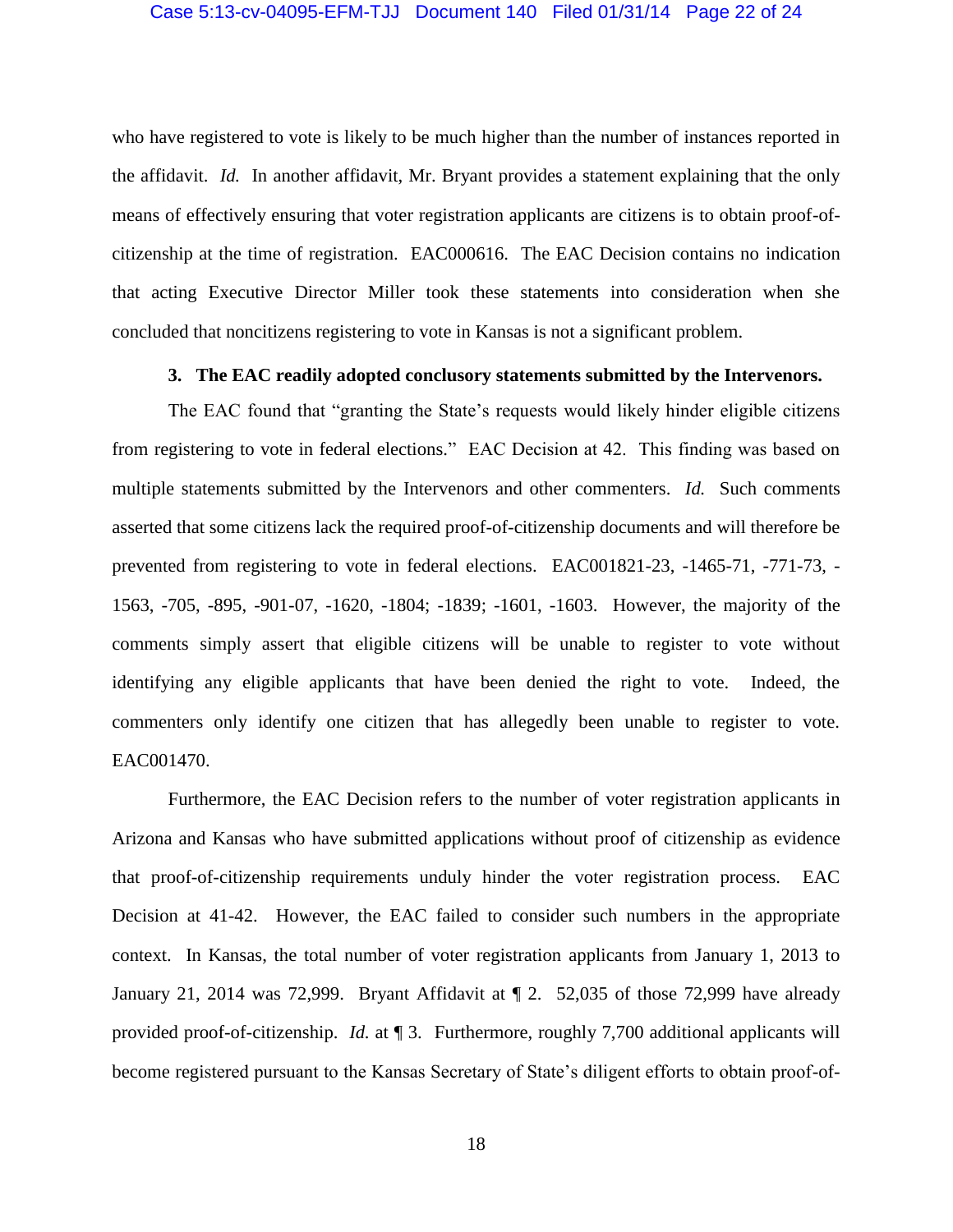citizenship. *Id.* at ¶ 4.Therefore, approximately 81% of all individuals who have submitted an application since January 1, 2013, have or will shortly become registered to vote. The remaining 19% have the right to take as long as they want before faxing, emailing, or sending their document in. But the fact that they have delayed does not demonstrate any hindrance.

## **B. The EAC acted arbitrarily and capriciously by basing its action on incorrect conclusions.**

The States possess the exclusive authority to establish and enforce voter qualifications. *Inter Tribal Council*, 133 S. Ct. at 2258-59. Nevertheless, the EAC Decision concluded that Arizona and Kansas have alternative means by which they can enforce their voter qualifications and that therefore the EAC has discretion to enforce *State* voter qualifications. EAC Decision at 27, 36. This interpretation of "necessary" under § 1973gg-7(b)(1) is fallacious because it holds that no requirement can be necessary when unreliable alternative means of obtaining the information exist. Finally, the EAC cannot have discretion to enforce State voter qualifications because the Constitution does not confer such a power on the federal government. *Inter Tribal Council*, 133 S. Ct. at 2258-59.